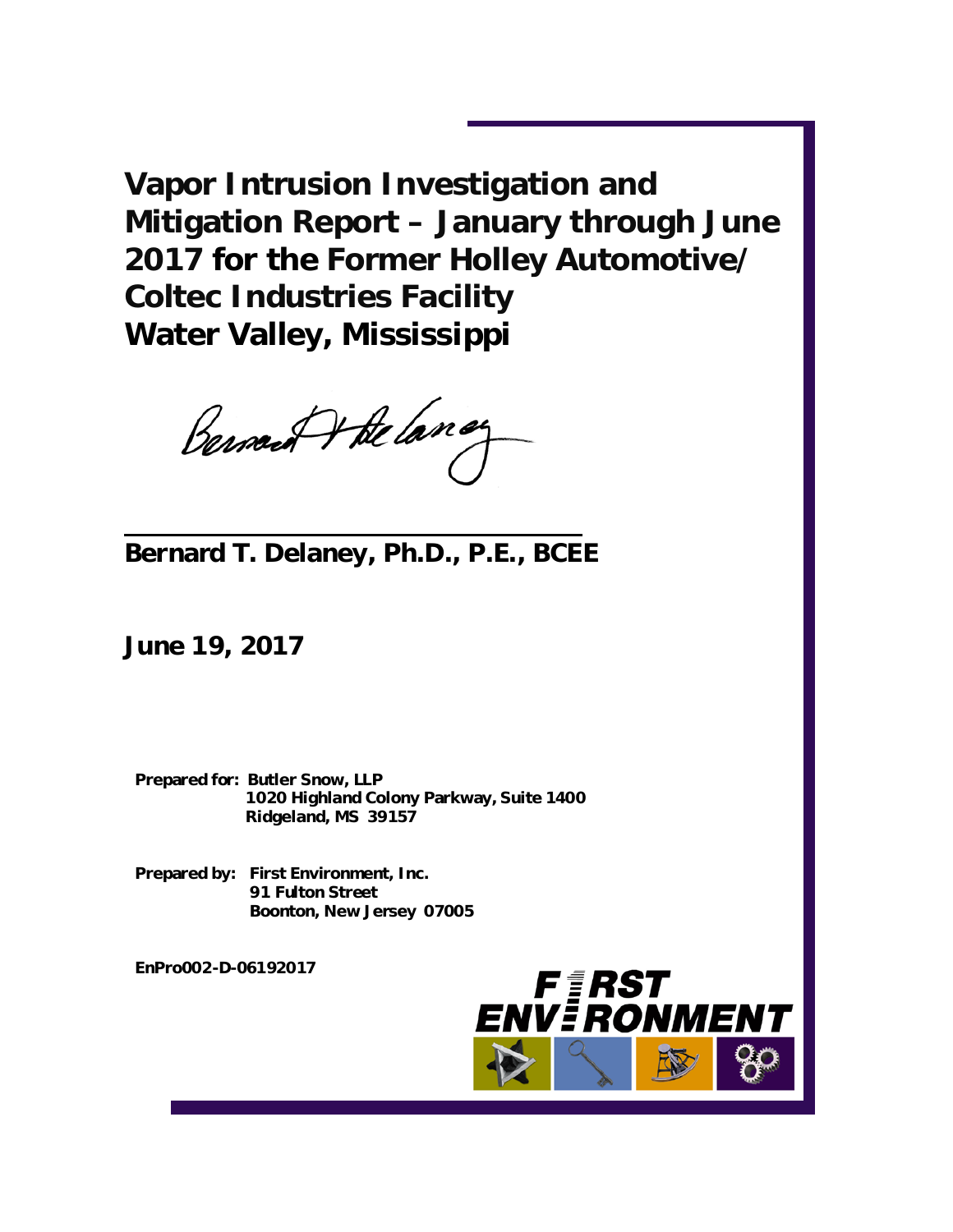#### CERTIFICATION STATEMENT

I, Bernard T. Delaney, Ph.D., P.E., BCEE, certify that I am currently a registered professional engineer in the State of Mississippi and had primary direct responsibility for the implementation of the subject vapor intrusion investigation and interim remedial measure activities. I certify that this Vapor Intrusion Investigation and Mitigation Report – January through June 2017 was completed in conformance with the laws and regulations of the State of Mississippi. I certify that all information and statements in this certification form are true.

11041 06/19 /2017

Engineer No.

Bernard + the lang

Mississippi Professional Date Date B. Tod Delaney, Ph.D., P.E., BCEE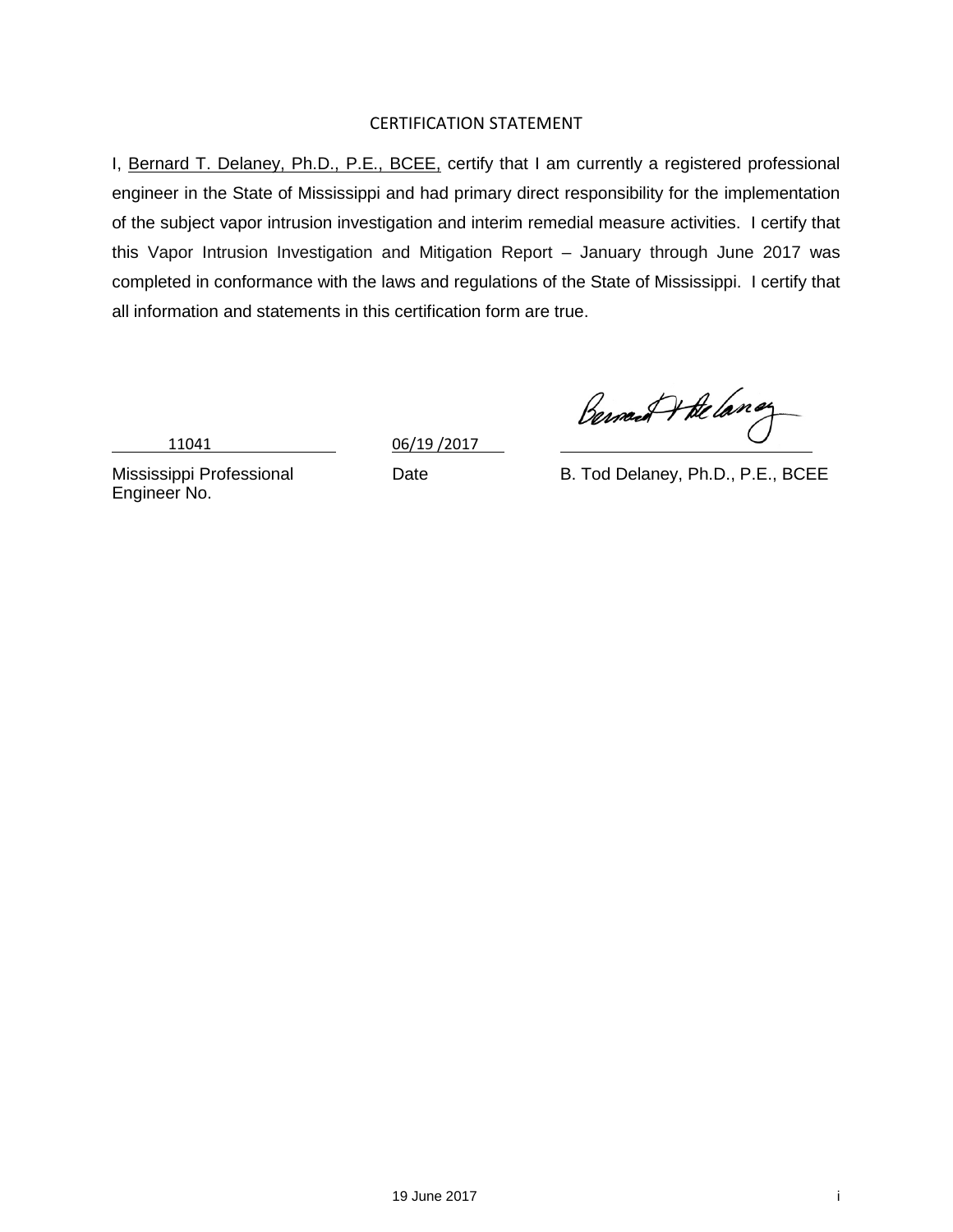### **TABLE OF CONTENTS**

| 1.0 |       |  |  |  |  |  |  |
|-----|-------|--|--|--|--|--|--|
| 2.0 |       |  |  |  |  |  |  |
| 2.1 |       |  |  |  |  |  |  |
|     | 2.1.1 |  |  |  |  |  |  |
|     | 2.1.2 |  |  |  |  |  |  |
|     | 2.1.3 |  |  |  |  |  |  |
|     | 2.2   |  |  |  |  |  |  |
|     | 2.2.1 |  |  |  |  |  |  |
|     | 2.2.2 |  |  |  |  |  |  |
|     | 2.2.3 |  |  |  |  |  |  |
| 2.3 |       |  |  |  |  |  |  |
|     | 2.3.1 |  |  |  |  |  |  |
|     | 2.3.2 |  |  |  |  |  |  |
|     | 2.3.3 |  |  |  |  |  |  |
| 2.4 |       |  |  |  |  |  |  |
|     | 2.4.1 |  |  |  |  |  |  |
|     | 2.4.2 |  |  |  |  |  |  |
| 3.0 |       |  |  |  |  |  |  |
| 4.0 |       |  |  |  |  |  |  |
| 5.0 |       |  |  |  |  |  |  |
| 5.1 |       |  |  |  |  |  |  |
| 5.2 |       |  |  |  |  |  |  |
| 5.3 |       |  |  |  |  |  |  |
| 5.4 |       |  |  |  |  |  |  |
| 6.0 |       |  |  |  |  |  |  |
| 6.1 |       |  |  |  |  |  |  |
| 6.2 |       |  |  |  |  |  |  |
| 6.3 |       |  |  |  |  |  |  |
| 7.0 |       |  |  |  |  |  |  |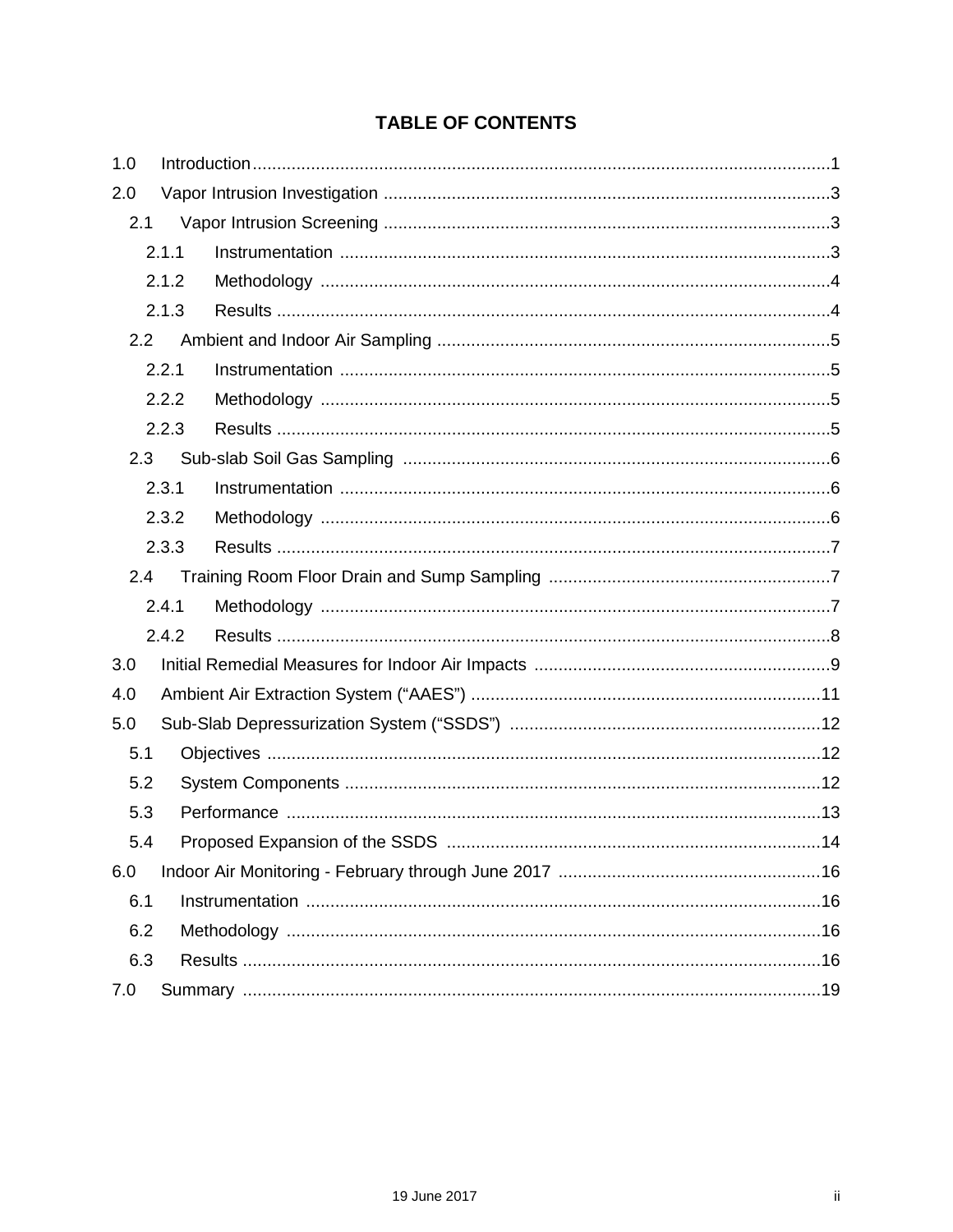#### **TABLES**

- Table 1 FROG Calibration
- Table 2 PID Readings January 2017
- Table 3 FROG Screening Concentrations
- Table 4 Ambient and Indoor Air Sample Collection January 2017
- Table 5A-B Ambient and Indoor Air Sampling Results January 2017
- Table 6 Sub-slab Sampling Parameters January 2017
- Table 7 Final Inspection of Sub-slab Sampling Locations January 2017
- Table 8A-8B Sub-slab Soil Gas Sampling Results January 2017
- Table 9A, B, C Floor Drain and Sump Samples January 2017
- Table 10 Indoor Air Sampling Parameters February-June 2017
- Table 11 Indoor Air Sampling Results Comparison
- Table 12 Indoor Air Sampling Results February 15, 2017
- Table 13 Indoor Air Sampling Results February 23, 2017
- Table 14 Indoor Air Sampling Results March 9, 2017
- Table 15 Indoor Air Sampling Results March 26, 2017
- Table 16 Indoor Air Sampling Results April 26, 2017
- Table 17 Indoor Air Sampling Results May 14, 2017
- Table 18 Indoor Air Sampling Results May 25, 2017
- Table 19 Indoor Air Sampling Results June 7, 2017

#### **FIGURES**

- Figure 1 Site Location Map
- Figure 2 Site Location Plan
- Figure 3 Indoor Air Sampling Location Plan
- Figure 4 January 2017 Indoor Air Sampling Results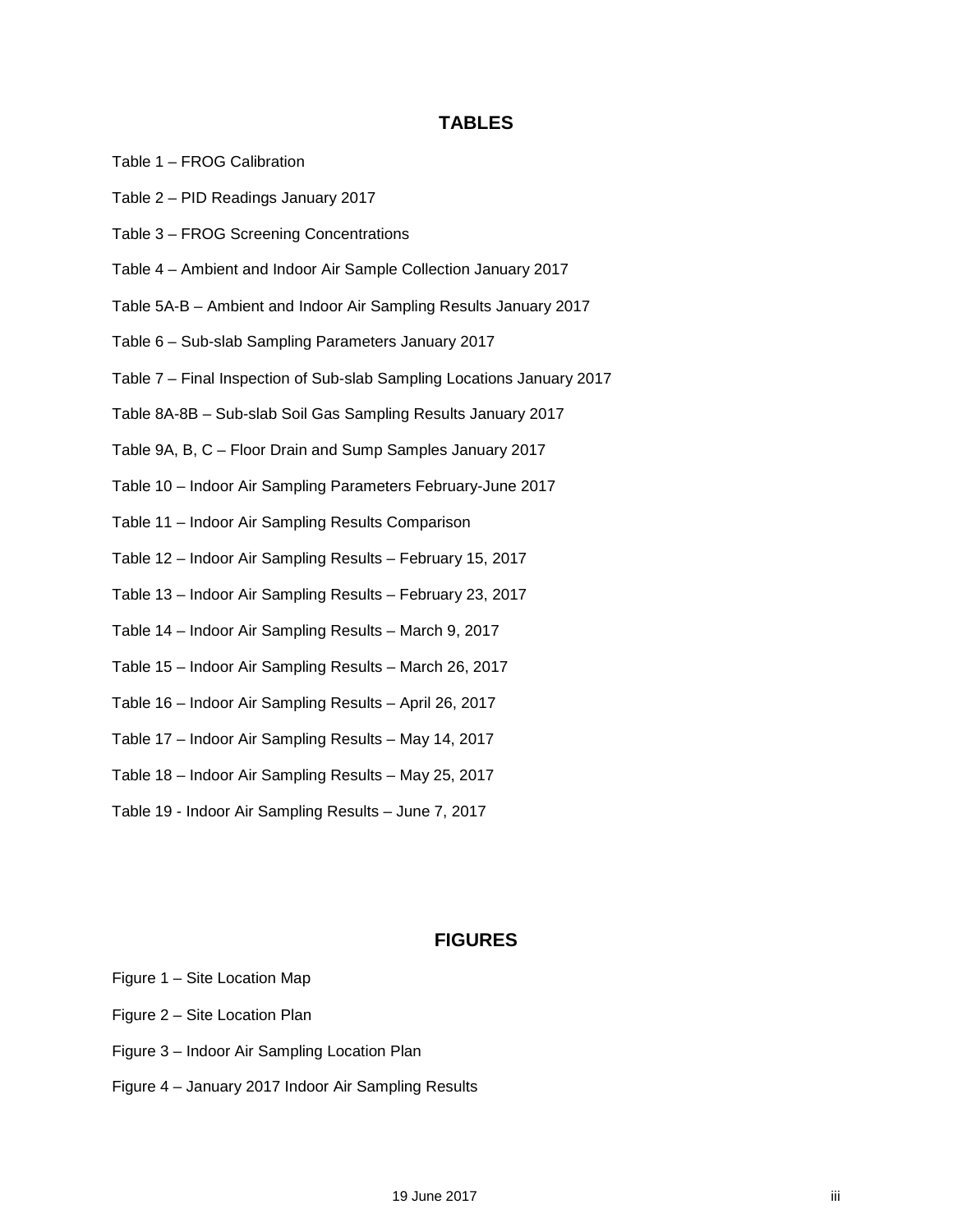- Figure 5 Sub-slab Soil Gas Sampling Schematic
- Figure 6 January 2017 Sub-slab Soil Gas Results
- Figure 7 SSDS Extraction Locations
- Figure 8 SSDS Features
- Figure 9 Communication Test Results
- Figure 10 Communication Test Results Within Sump Area
- Figure 11 Proposed Expansion of SSDS
- Figure 12 June 2017 Indoor Air Sampling Results

#### **APPENDICES**

- Appendix A VI WP and MDEQ Approval
- Appendix B HASP
- Appendix C Photographs January 2017 VI Investigation
- Appendix D Lab Reports
- Appendix E NJDEP Vapor Intrusion Technical Guidance
- Appendix F Photographs AAES and SSDS
- Appendix G SSDS WP and MDEQ Approval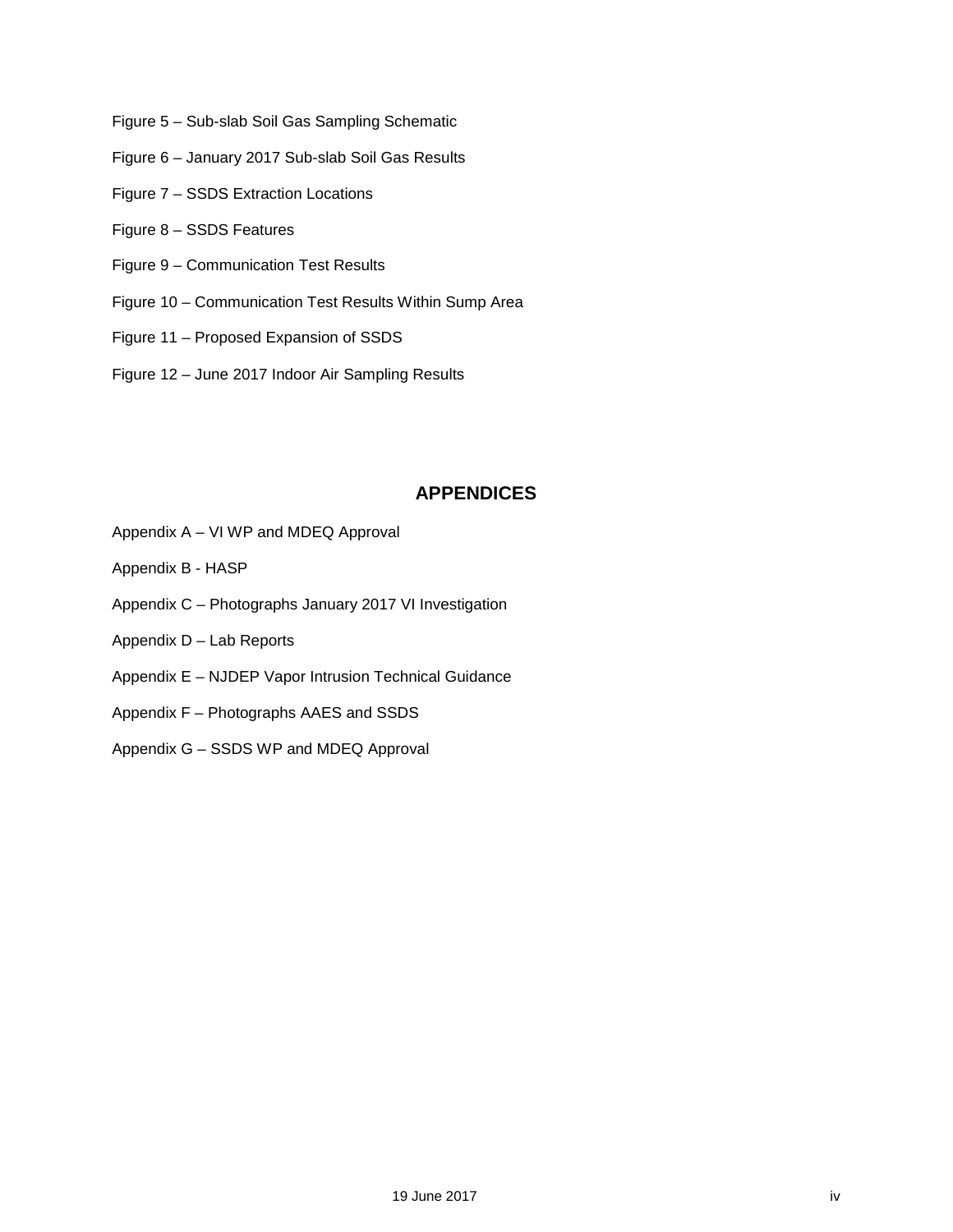## <span id="page-5-0"></span>**1.0 Introduction**

This Vapor Intrusion ("VI") Investigation and Mitigation Report January through June 2017 has been prepared by First Environment, Inc. ("First Environment") on behalf of EnPro Industries, Inc. ("EnPro") with respect to the former Holley Automotive/Coltec Industries Facility (hereinafter referred as the Plant"). The Plant is located at 600 State Highway 32 in Water Valley, Yalobusha County, Mississippi. Figure 1 depicts the location of the Plant on a United States Geologic Survey (USGS) 7.5-minute quadrangle map. Figure 2 depicts the features of the Plant.

In July 2016, GSI Environmental ("GSI") conducted an independent indoor air quality investigation at the Plant on behalf of BorgWarner, Inc., the current owner and operator of the Plant. GSI's gas chromatography/mass spectrometry ("GC/MS") analysis completed during its investigation detected trichloroethene ("TCE") and cis-1,2-dichloroethene ("cis-DCE") in bulk air samples in the Plant.

On behalf of EnPro, First Environment submitted a VI Investigation Workplan (the "Workplan") to the Mississippi Department of Environmental Quality ("MDEQ") on November 18, 2016. The MDEQ approved the Workplan on January 13, 2017. The Workplan and the MDEQ's approval letter are attached in Appendix A.

Between January 16 and 21, 2017, First Environment conducted an initial VI investigation of chlorinated solvent related vapors at the Plant. This VI investigation focused on the contaminants of concern ("CoCs") currently present in groundwater at the Plant that have a potential link to the former operations of Coltec Industries and its predecessors. The CoCs include TCE and its degradation products, cis-DCE and vinyl chloride ("VC").

Immediately following the initial VI investigation, First Environment implemented and/or provided oversight for Interim Remedial Measures ("IRMs") to address the immediate indoor air vapor concern detected within the Plant. The IRMs consisted of initial measures to seal VI pathways, increase ventilation and scrub indoor air, utilizing ultra violet ("UV") light destruction units for contaminant vapors. Additional measures were followed by installation of an Ambient Air Extraction System ("AAES") that captured and vented potential CoC vapors to the outside of the plant. During February through April 2017, First Environment conducted additional rounds of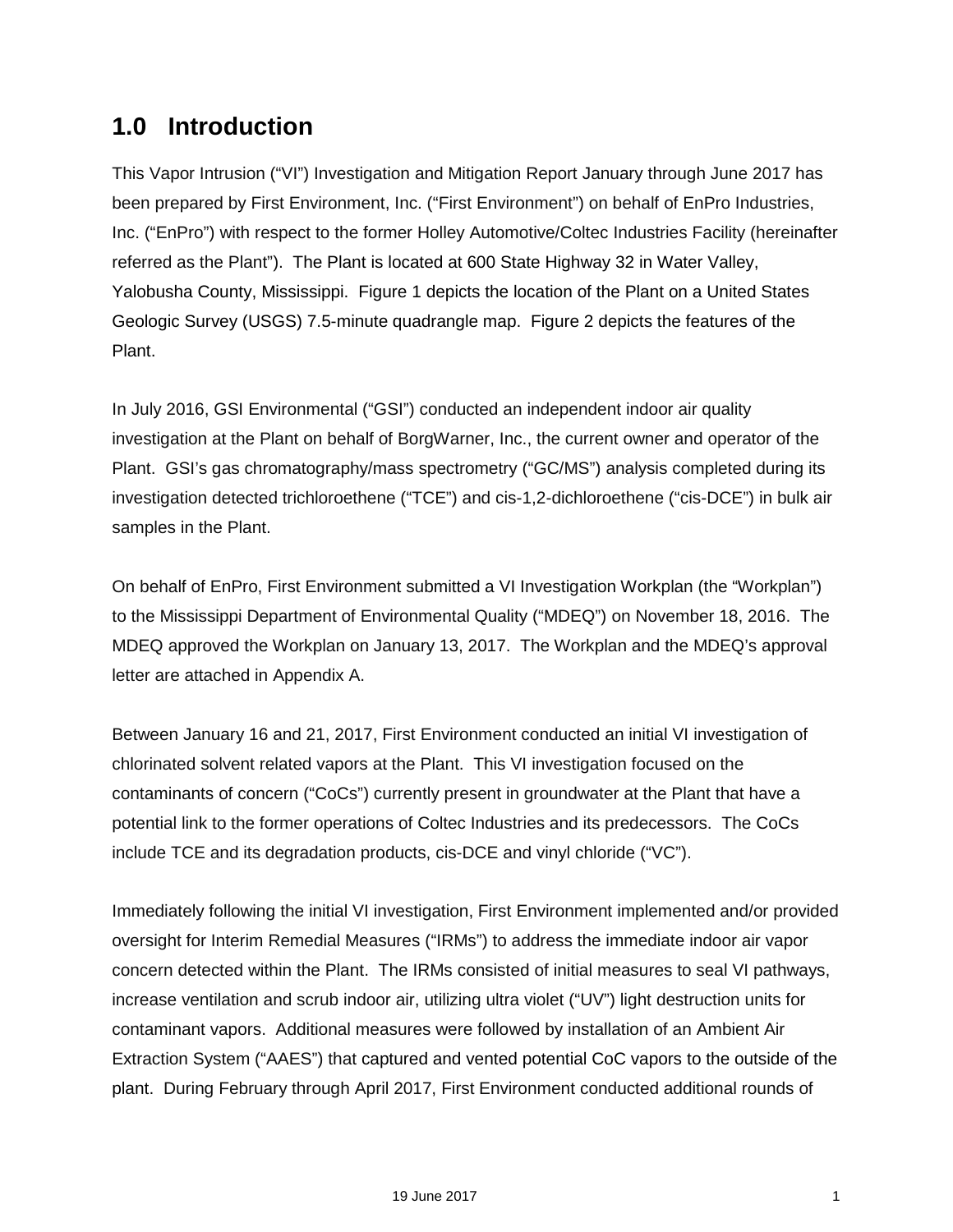indoor air sampling in conjunction with the IRMs in order to monitor their progress and effectiveness. In May 2017, in order to provide long-term mitigation of CoC vapors, First Environment installed a sub-slab depressurization system ("SSDS") at the Plant and collected additional indoor air samples.

This report is composed of the following principal sections:

- a description of the VI Investigation, including description and analysis of the ambient air, indoor air, and sub-slab soil gas sampling conducted in January 2017;
- a description of the initial remedial measures taken at the Plant;
- a description of the AAES;
- a description of the SSDS; and
- a discussion of indoor air monitoring conducted to the date of this report.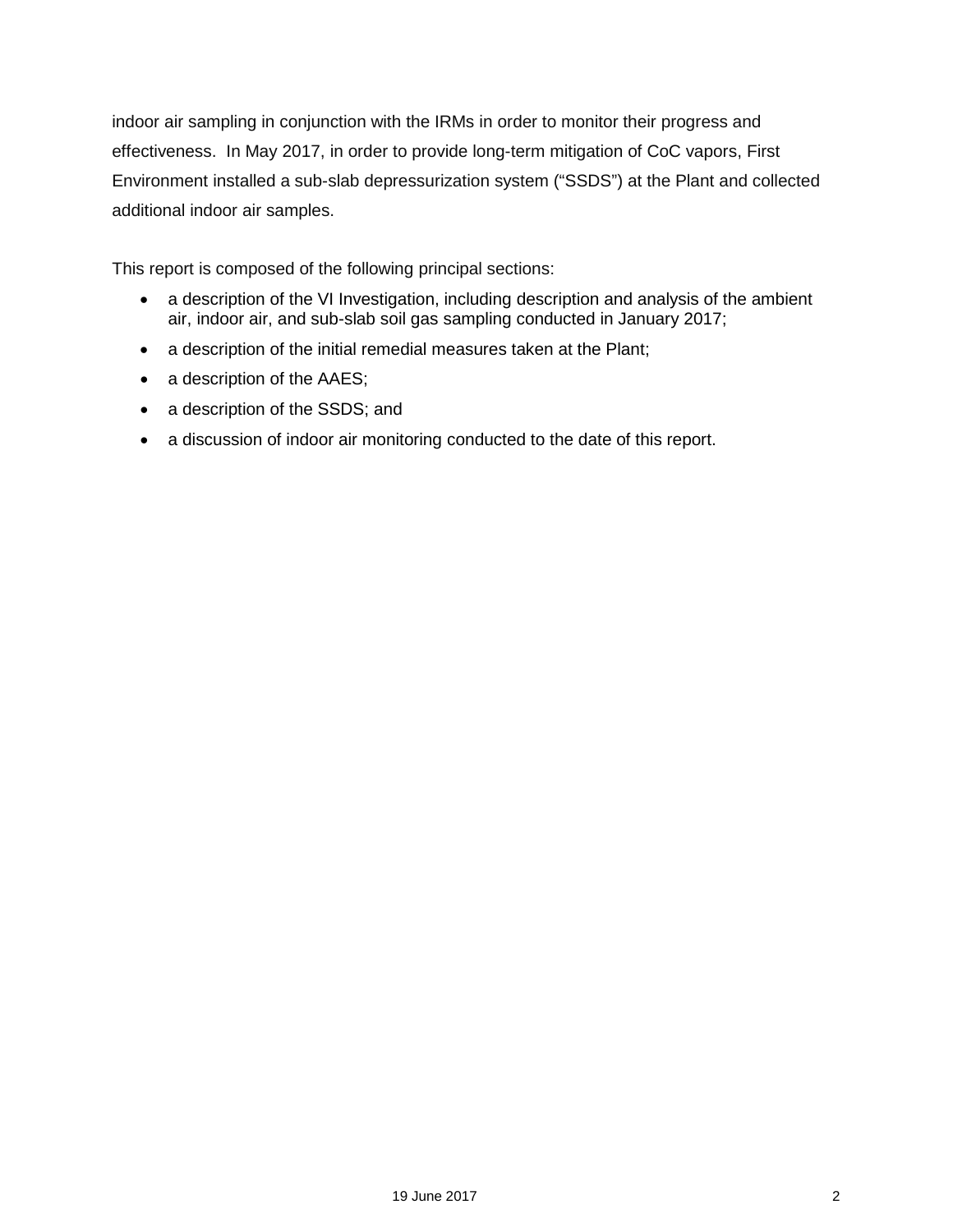# <span id="page-7-0"></span>**2.0 Vapor Intrusion Investigation**

During the initial VI investigation, as an initial screening measure, First Environment conducted a real-time on-site sampling and analysis of CoC vapors at fifty (50) locations within the Plant to preliminarily assess potential areas of concern ("AOCs") and vapor risk to the employees. Subsequently, First Environment collected seventeen (17) sub-slab soil gas samples (SS-1 through SS-5, SS-7 through SS-[1](#page-7-3)8<sup>1</sup>), sixteen (16) indoor air samples (IA-1 through IA-16), and two (2) ambient air samples (AA-1 and AA-2). First Environment's Health and Safety Plan ("HASP") is attached in Appendix B.

The VI investigation was conducted in accordance with the following guidance documents:

- 1. Vapor Intrusion Technical Guidance, New Jersey Department of Environmental Protection (NJDEP), Site Remediation and Waste Management Program, Version 4, August 2016.
- 2. Technical Guide for Addressing Petroleum Vapor Intrusion at Leaking Underground Storage Tank Sites, United States Environmental Protection Agency (USEPA), June 2015.
- 3. Technical Guide for Assessing and Mitigating the Vapor Intrusion Pathway from Subsurface Vapor Sources to Indoor Air, USEPA, Office of Solid Waste and Emergency response (OSWER), June 2015.
- 4. Petroleum Vapor Intrusion Guidance Document, Interstate Technology and Regulatory Council (ITRC), October 2014.
- 5. Vapor Intrusion Pathway: A Practical Guidance, ITRC, January 2007.

## <span id="page-7-1"></span>**2.1 Vapor Intrusion Screening**

#### <span id="page-7-2"></span>*2.1.1 Instrumentation*

On January 16 through 19, 2017, First Environment mobilized to the Plant with a hand-held vapor analyzer/photoionization detector ("PID") manufactured by Defiant Technologies and a hand-held PID manufactured by RAE Systems.

The Defiant instrument, FROG-4000TM, is a hand-held micro system for detection of volatile organic compounds (VOCs), including chlorinated solvent related constituents such as TCE and its degradation products, excluding vinyl chloride.

The FROG-4000TM is capable of detecting and identifying VOCs in soil, water, and air and can be used as a portable Gas Chromatograph ("GC") PID for real-time environmental testing in the

<span id="page-7-3"></span> $<sup>1</sup>$  There was refusal at SS-6.</sup>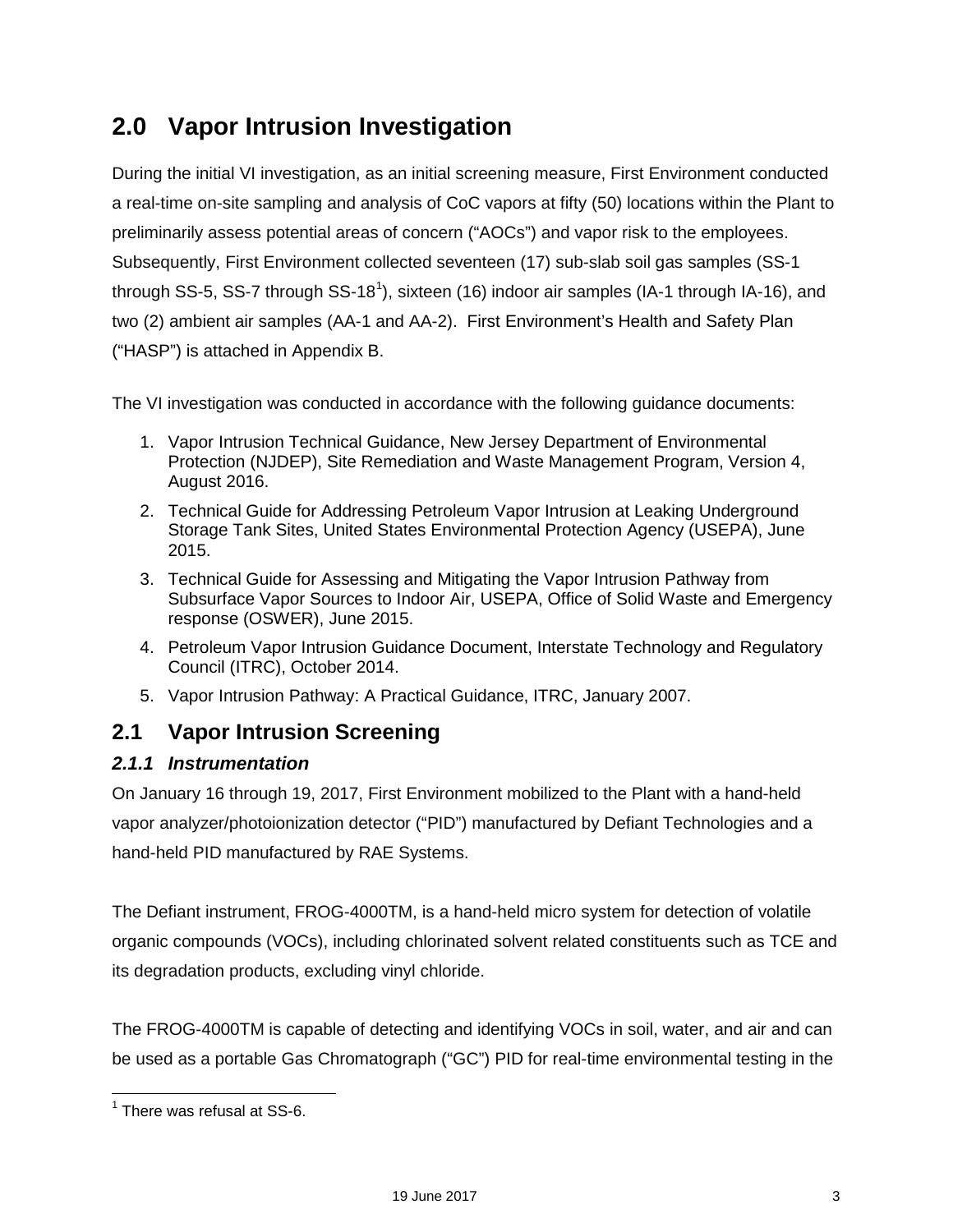field. The system has a micro pre-concentrator, micro GC column, and a PID all integrated into one portable and versatile unit. It uses ambient air as the carrier gas and is capable of storing field data onto SD cards. Although it utilizes generally accepted chromatography principles, since the FROG instrument is not certified by any regulatory agency, it can only be used as a screening tool. However, once calibrated properly, this instrument produces results that are comparable to conventional laboratory analyses.

The practical detection limits for the FROG-4000TM Silver Model used for this sampling event range between approximately 1 ppbv and 160 ppbv, depending upon the chemicals being tested. This range corresponds approximately to volumetric air concentrations for CoCs as follows:

- TCE:  $5 860 \mu g/m^3$ ,
- cis-DCE:  $4 635 \,\mu$ g/m<sup>3</sup>.

It should be noted that the FROG-4000TM is not capable of detecting vinyl chloride.

### <span id="page-8-0"></span>*2.1.2 Methodology*

The initial calibration of the FROG-4000TM performed by the vendor included PCE, TCE, cis-DCE, and trans-DCE. Before sampling each day, First Environment recalibrated the instrument based on the calibration gas supplied by the vendor. The retention time (in seconds) for each calibration is presented in Table 1. First Environment also calibrated the PID daily.

First Environment field technicians collected fifty (50) indoor air samples at the breathing zone (approximately three to four feet above ground) throughout the entire Plant. The indoor air samples were analyzed immediately upon collection with the FROG-4000TM instrument. In order to assess baseline conditions, First Environment also screened the ambient air from several locations outside the Plant, including upwind and downwind locations. Chlorinated compounds were monitored and logged with the FROG-4000TM. In addition to the FROG-4000TM screening samples, First Environment also assessed the indoor air quality with the RAE Systems PID, which was calibrated to isobutylene on a daily basis, and noted the PID measurements in parts per million at each sub-slab sampling location.

### <span id="page-8-1"></span>*2.1.3 Results*

The indoor air screening PID readings are presented in Table 2. FROG-4000TM indoor air screening concentrations are presented in Table 3. Each sample location is identified by the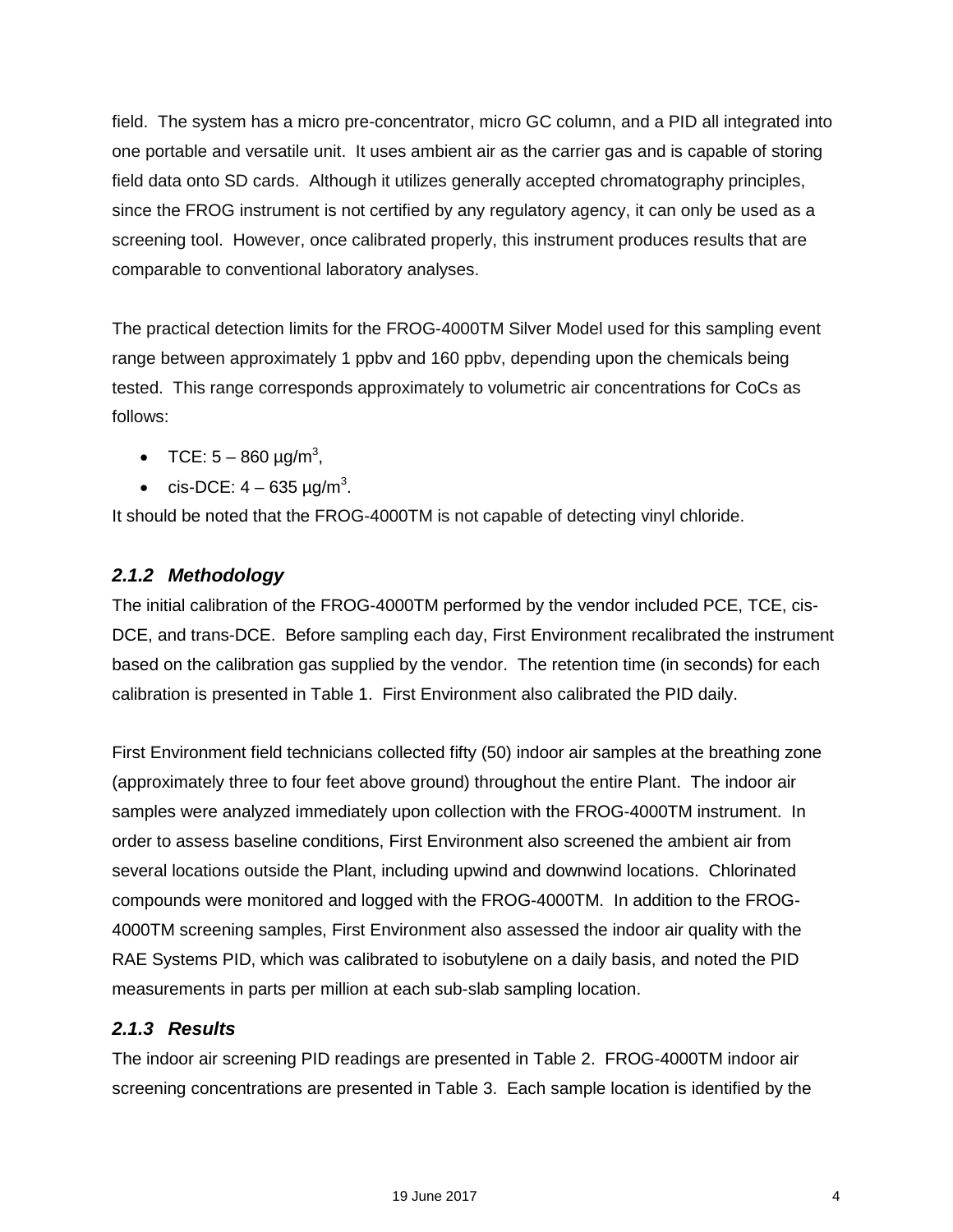Plant's nearest structural column locations to the sampling points (i.e., a letter and number on a grid form).

As a result of the indoor air screening, First Environment identified the following AOCs: the ATS Room, the Maintenance Room, and the Training Room.

## <span id="page-9-0"></span>**2.2 Ambient and Indoor Air Sampling**

### <span id="page-9-1"></span>*2.2.1 Instrumentation*

On January 18 through 19, 2017, First Environment collected ambient and indoor air samples by placing laboratory provided 6-liter capacity Summa® canisters under vacuum. The Summa® canisters were equipped with flow regulators to have continuous suction of ambient and indoor air for exactly 24 hours.

### <span id="page-9-2"></span>*2.2.2 Methodology*

In the absence of Mississippi guidance on indoor air sampling frequency, First Environment utilized recommended minimum number of samples based on the New Jersey's Vapor Intrusion Guidance Document. Based on the recommendation that at least two indoor air samples be collected per 1,500 ft<sup>2</sup> of an edifice, First Environment collected sixteen (16) indoor air samples at the locations depicted in Figure 3. To determine the baseline conditions, First Environment collected two (2) ambient air samples. Wherever possible, First Environment mounted the canisters on columns or secured them in an area above the floor. Photographs of the initial VI sampling are attached in Appendix C. First Environment sent the canisters of all ambient and indoor air samples to Alpha Analytical for USEPA TO-15 SIM analysis. The vacuum measurements in Summa canisters were noted before and after sampling to ensure that the flow restriction regulator at each canister was working properly. Those measurements are presented in Table 4.

### <span id="page-9-3"></span>*2.2.3 Results*

Table 5A presents the ambient and indoor air sampling results for TCE, cis-DCE, and VC and compares them with the applicable regulatory screening and action levels. Table 5B presents the ambient and indoor air sampling results for all TO-15 analytes. Alpha Analytical was not able to perform the SIM analysis for IA-1 and IA-7 due to dilution of significantly high concentrations. Alpha Analytical diluted those two samples, which are indicated in Tables 5A and 5B, with a "D" qualifier.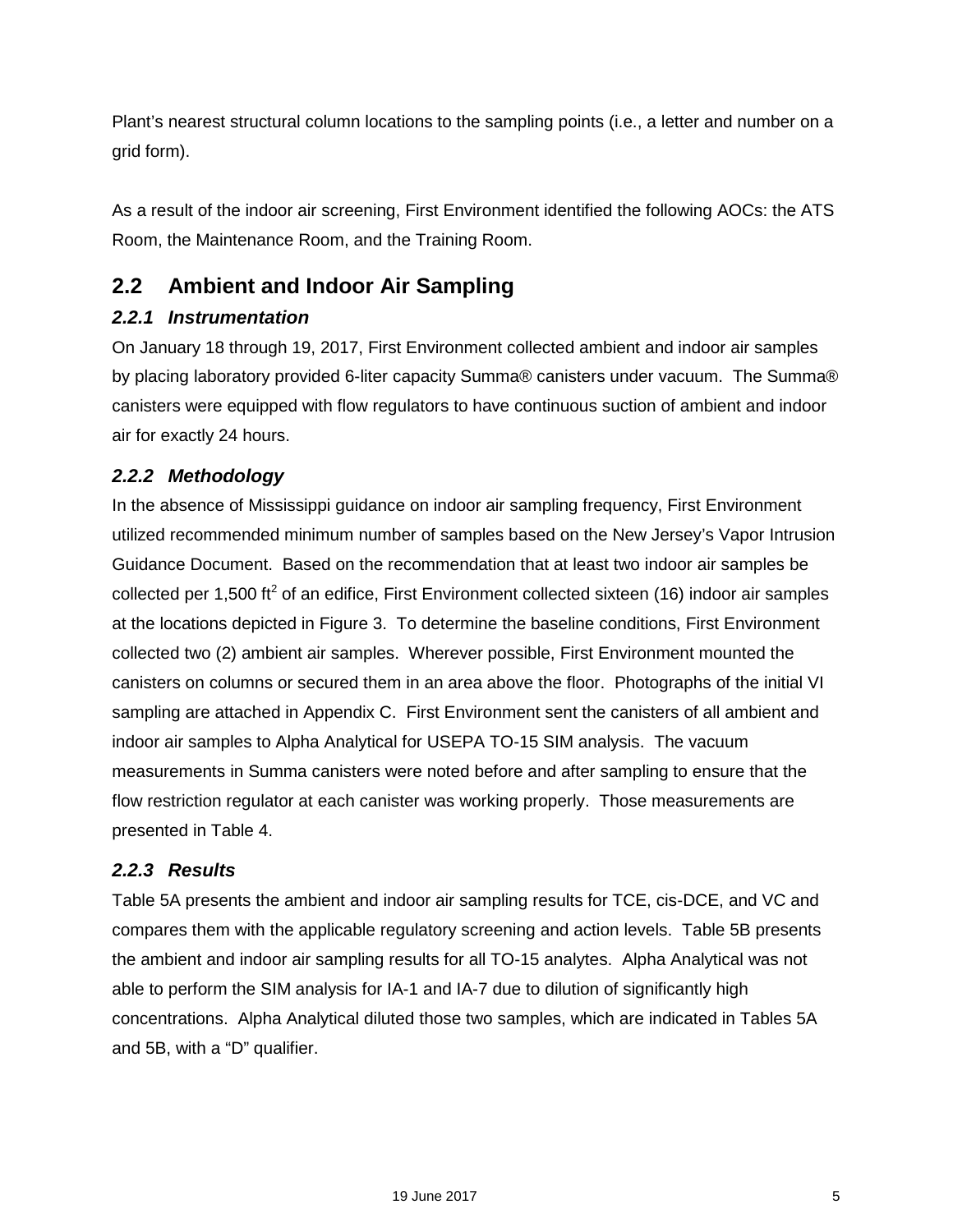The VI investigation results revealed various CoCs (i.e., TCE and its degradation products such as cis-DCE, and VC). Figure 4 depicts the January 2017 indoor air sampling results for the CoCs. TCE concentrations in the indoor air exceeded the MDEQ action level of 26  $\mu q/m^3$  in the ATS and Maintenance Rooms, which are located in the vicinity of the former degreaser area.  $2^2$  $2^2$ The laboratory reports, including the Chain-of-Custody forms, are attached in Appendix D.

## <span id="page-10-0"></span>**2.3 Sub-slab Soil Gas Sampling**

### <span id="page-10-1"></span>*2.3.1 Instrumentation*

On January 20 through 21, 2017, First Environment collected sub-slab soil gas samples by placing a laboratory provided 2.7-liter Summa® canister with a flow regulator (regulating intake flow at 200 mL/min or less) to collect a "grab" sample from each sampling location.

### <span id="page-10-2"></span>*2.3.2 Methodology*

First Environment personnel utilized a Hammer drill to drill one-half inch holes through the concrete slab at each sampling location to collect the corresponding sub-slab soil gas sample. A temporary sampling port was installed in each sampling location to a depth of approximately six inches below the concrete slab within the underlying aggregate material to provide a preferential pathway for contaminant vapors and potential for vapor accumulation (i.e., build up). The sampling port consisted of flexible one-quarter inch Teflon tubing, appropriate wax seal, Swagelok nuts, T valve, and one-quarter inch SS tubing. Figure 5 is a schematic diagram of the sampling train construction.

The integrity of the seal was checked with the water dam method to ensure complete sealing and protection of fugitive emissions. For a description of the water dam method, see NJDEP's Vapor Intrusion Technical Guidance attached as Appendix E, at pages H-7 to H-8. After the integrity test, each sampling port was checked for pressure differential between the sub-slab and the indoor air via a hand-held magnehelic gauge. Table 6 presents sub-slab sampling parameters.

Each sampling port was then connected to a 2.7-liter Summa® canister with a flow regulator to collect a "grab" sample from the location. Upon completion of the sampling, First Environment sealed the sampling holes with Bentonite. Before demobilization from the Plant, First Environment re-inspected each sub-slab sample location and took corrective actions, if necessary. Table 7 presents the final inspection findings.

<span id="page-10-3"></span> $2$  The chlorinated compound concentrations were below OSHA Permissible Exposure Limits ("PELs").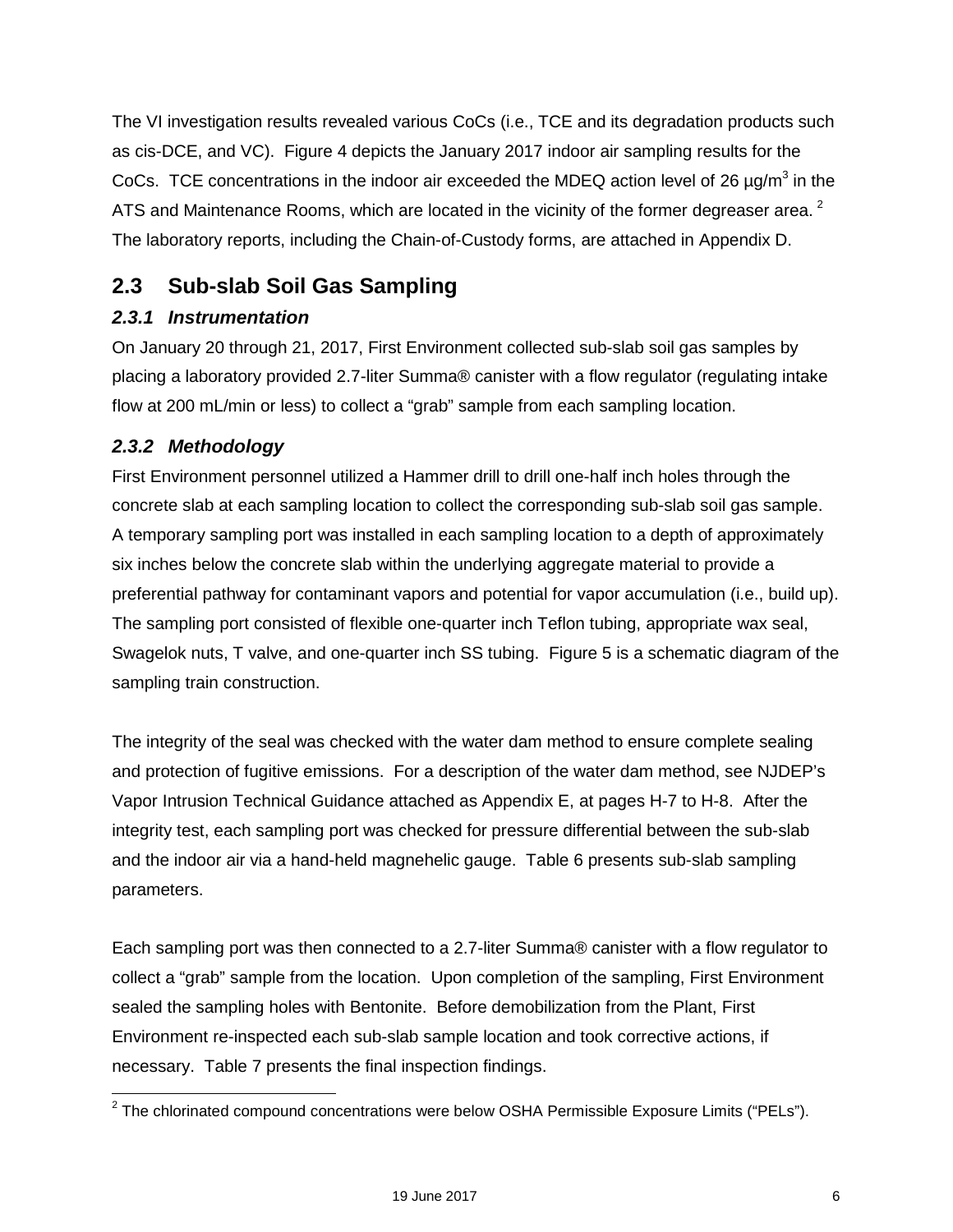First Environment collected seventeen (17) sub-slab soil gas samples (SS-1 through SS-5, SS-7 through SS-18). There was refusal at SS-6, located in the Training Room, due to the increased thickness of the slab. Upon completion of the sub-slab soil gas investigation, First Environment shipped the canisters of all ambient and indoor air samples to Alpha Analytical for USEPA TO-15 SIM analysis.

#### <span id="page-11-0"></span>*2.3.3 Results*

Table 8A presents the sub-slab sampling results for TCE, cis-DCE, and VC. Table 8B presents the sub-slab sampling results for all TO-15 analytes. Figure 6 presents sub-slab sample locations and results for the CoCs. Alpha Analytical was not able to perform the SIM analysis for any of the sub-slab samples, due to high levels of TCE, cis-DCE, and VC. Alpha Analytical diluted the samples, which are indicated in Tables 8A and 8B, with a "D" qualifier.

Sub-slab soil gas samples revealed elevated concentrations of CoCs within the ATS and Maintenance Rooms in the vicinity of the former degreaser area. The laboratory reports, including the Chain-of-Custody forms, are attached in Appendix D.

## <span id="page-11-1"></span>**2.4 Training Room Floor Drain and Sump Sampling**

### <span id="page-11-2"></span>*2.4.1 Methodology*

On January 21, 2017, First Environment collected a water sample from a floor drain in the Training Room. First Environment was advised that Plant employees occasionally empty coolers into the floor drain in the Training Room. First Environment observed water in the floor drain.

On January 21, 2017, First Environment also collected water and sediment samples from a sump immediately outside the Maintenance Room. The sump is being used as a wash down area for temporary storage and disposal of Plant rinse water. Buckets of rinse water are discharged into the sump several times a day, which is subsequently pumped on a periodic basis out of the sump, through overhead piping, to the wastewater treatment area at the southeast side of the Plant. First Environment observed rinse water in the sump, as well as metal filings, shavings, and grease.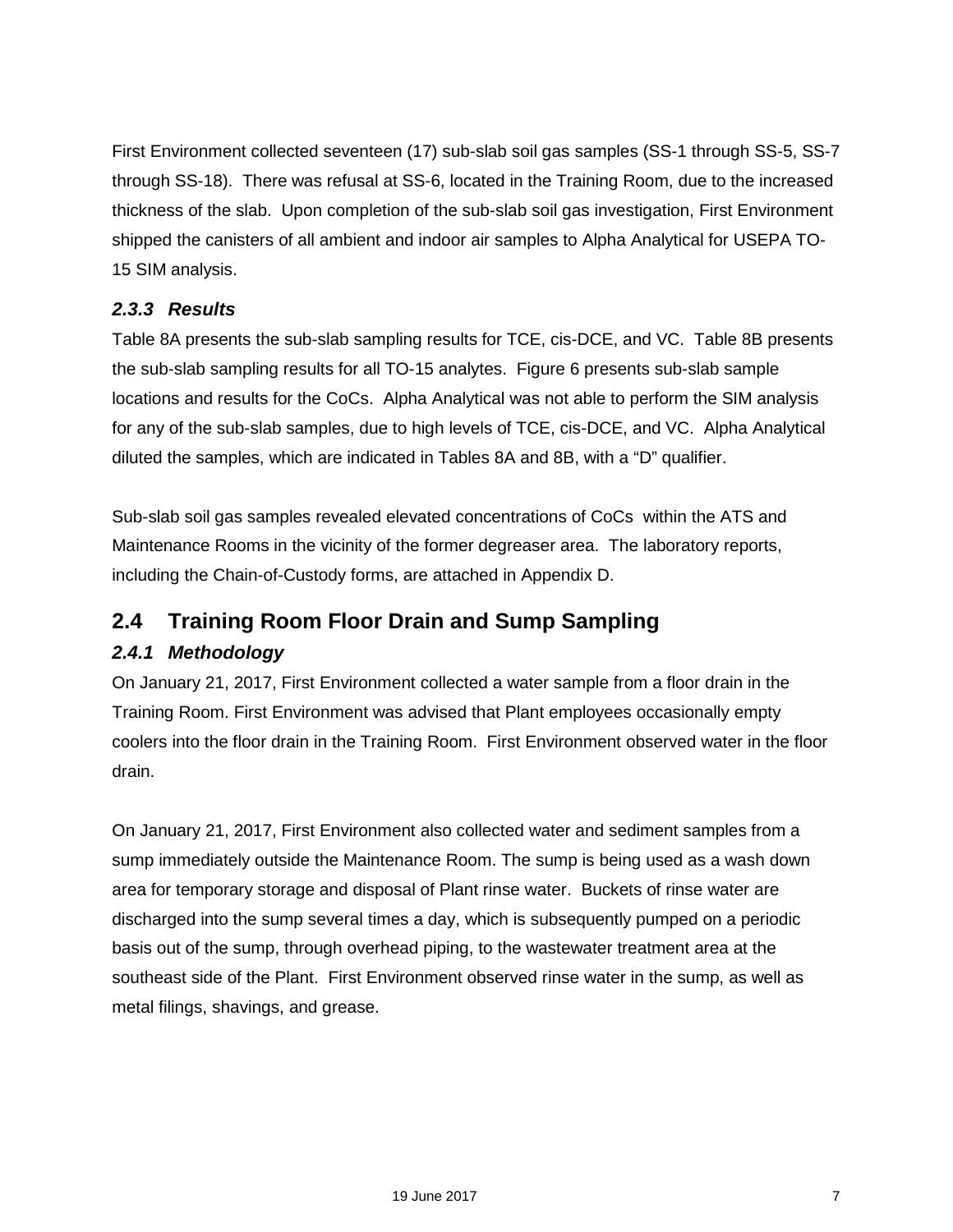The water samples from the floor drain in the Training Room and the sump were analyzed by TestAmerica for VOCs. The solids sample from the sump was analyzed by TestAmerica for VOCs and SVOCs.

### <span id="page-12-0"></span>*2.4.2 Results*

Table 9A presents the water sampling results for VOCs in the floor drain and the sump. Table 9B presents the sediment sampling results for VOCs in the sump. Table 9C presents the sediment sampling results for SVOCs in the sump. cis-DCE and TCE were detected in the floor drain at 53 µg/L and 110 µg/L, respectively. TCE was also detected in the sump sediment at 0.040 mg/Kg. However, no CoCs, including TCE, were detected above laboratory reported detection limits in the water sample collected from the sump. Several SVOCs were detected in the sump sediment, including benzaldehyde, bis(2-ethylhexyl)phthalate, and butyl benzyl phthalate. The laboratory reports, including the Chain-of-Custody forms, are attached in Appendix D.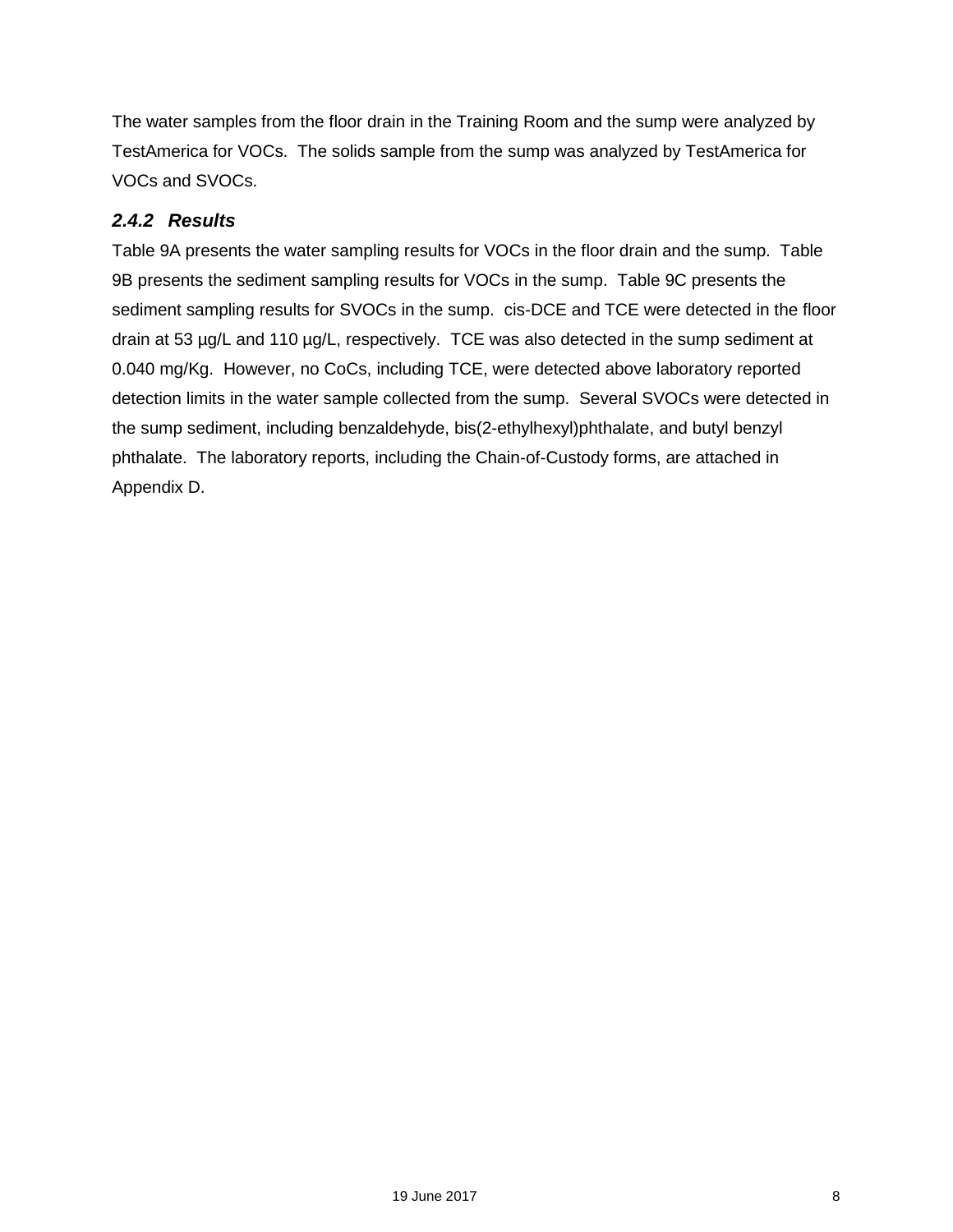# <span id="page-13-0"></span>**3.0 Initial Remedial Measures for Indoor Air Impacts**

Indoor air and sub-slab soil gas sampling revealed a vapor intrusion pathway and triggered the implementation initial remedial measures for the Plant as detailed in the table below. These initial remedial measures were implemented by multiple parties, including First Environment and EnPro.

| <b>INITIAL REMEDIAL MEASURE</b>                                                                                                                       | <b>LOCATION(S) OR</b><br><b>DESCRIPTION</b>                                                           | <b>IMPLEMENTATION</b><br><b>DATE</b> | <b>COMPLETION</b><br><b>DATE</b> |
|-------------------------------------------------------------------------------------------------------------------------------------------------------|-------------------------------------------------------------------------------------------------------|--------------------------------------|----------------------------------|
| Turn on fans in areas that tested<br>above screening levels                                                                                           | -Various locations in the<br>Plant                                                                    | 02/06/2017                           | 02/06/2017                       |
| Turn on Smog Hogs already in<br>place                                                                                                                 | -Low Maintenance<br>Machining Area (NW<br>quadrant of the Plant)                                      | 02/06/2017                           | 02/06/2017                       |
| Keep fans and Smog Hogs<br>operating 24-hours in NW quadrant<br>of plant even when area is<br>shutdown                                                | -Near IA/SS-11 & IA/SS-<br>12                                                                         | 02/06/2017                           | 02/06/2017                       |
| Identification and assessment of<br>cracks and separations in Plant<br>floor and existing sewer vents for<br>sealing                                  | -Throughout the Plant                                                                                 | 02/06/2017                           | 02/10/2017                       |
| Seal manhole/sewer cover                                                                                                                              | -Near IA/SS-7                                                                                         | 02/06/2017                           | 02/11/2017                       |
| Communications to BorgWarner<br>employees re: current air quality<br>conditions                                                                       | -Final written<br>communication to<br>employees and MDEQ<br>fact sheet posted at Plant                | 02/06/2017                           | 02/15/2017                       |
| Due to air samples above action<br>level in areas of concern (AOC),<br>restrict access to three (3)<br>enclosed rooms                                 | -Maintenance Room [IA-1<br>& SS-1]<br>-ATS Maintenance Shop<br>[IA-2 & SS-2]<br>-Training Room [IA-6] | 02/07/2017                           | 02/07/2017                       |
| Confer with Toxicologist re: TCE,<br>action levels, risk analysis, time<br>allowed in enclosed rooms,<br>availability for Q/A with employees          | $-IA/SS-1$<br>$-IA/SS-2$<br>$-IA-6$                                                                   | 02/07/2017                           | 02/09/2017                       |
| Seal cracks in plant floor                                                                                                                            | -Throughout the Plant                                                                                 | 02/07/2017                           | 02/11/2017                       |
| Seal unused Floor Drain<br>permanently (conduit)                                                                                                      | -Training Room                                                                                        | 02/10/2017                           | 02/11/2017                       |
| Install air scrubbing units, with UV<br>treatment                                                                                                     | -Training Room [IA-6]<br>-ATS Shop [IA/SS-2]                                                          | 02/13/2017                           | 02/13/2017                       |
| Install vent                                                                                                                                          | -Between Maintenance<br>Room [IA/SS-1] and ATS<br>Shop [IA/SS-2]                                      | 02/13/2017                           | 02/13/2017                       |
| Begin sampling event 24 hours<br>after scrubbing units installed                                                                                      | -Training Room [IA-6]<br>-ATS Shop [IA/SS-2]                                                          | 02/14/2017                           | 02/14/2017                       |
| Collect 24-hour canister for sample<br>- overnight to lab for expedited<br>analysis (6-liter Summa®<br>canisters), as described in Section<br>3 above | -Training Room [IA-6]<br>-ATS Shop [IA/SS-2]                                                          | 2/15/2017                            | 2/15/2017                        |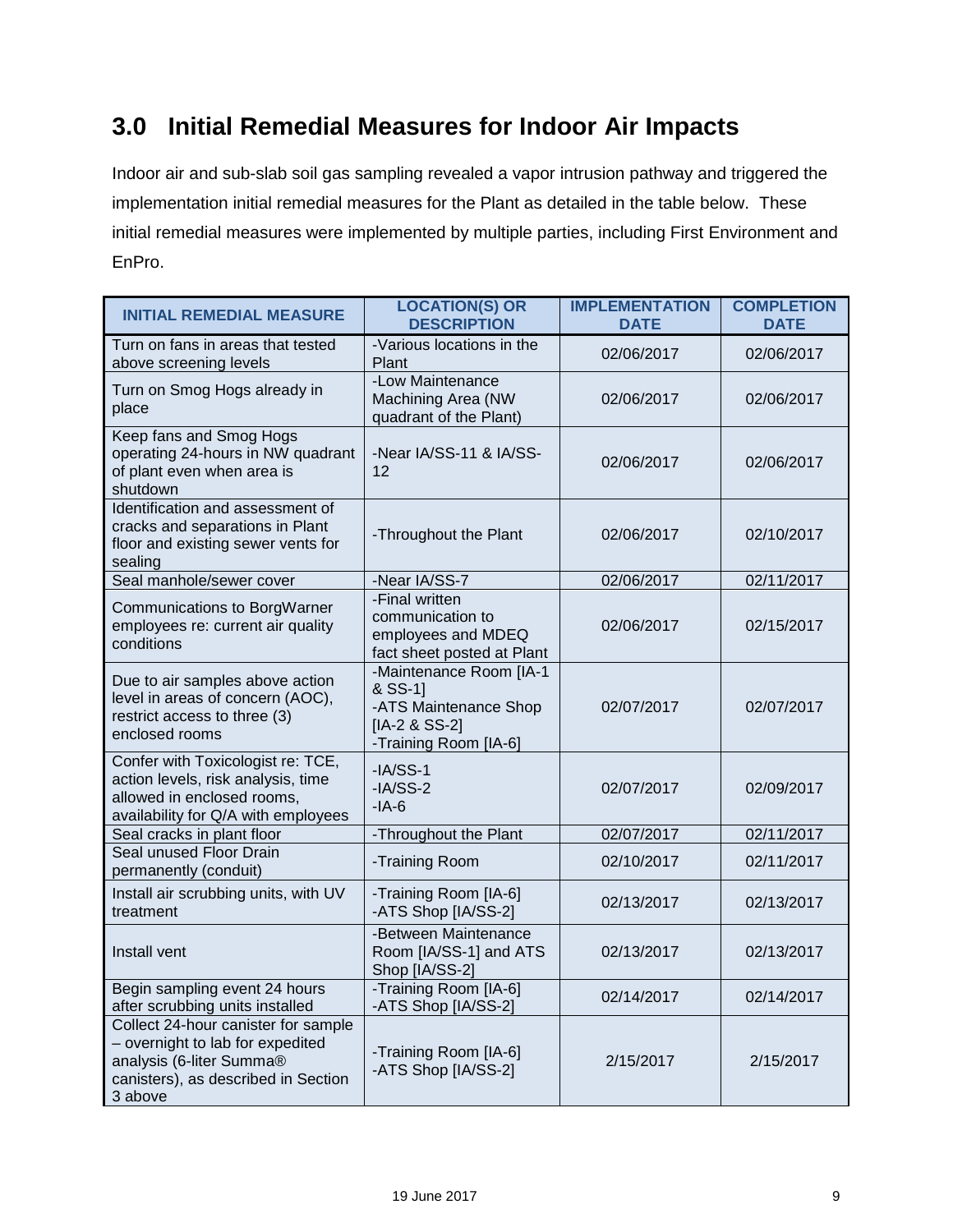| <b>INITIAL REMEDIAL MEASURE</b> | <b>LOCATION(S) OR</b>                                                                                                                                                      | <b>IMPLEMENTATION</b> | <b>COMPLETION</b> |
|---------------------------------|----------------------------------------------------------------------------------------------------------------------------------------------------------------------------|-----------------------|-------------------|
|                                 | <b>DESCRIPTION</b>                                                                                                                                                         | <b>DATE</b>           | <b>DATE</b>       |
| Install fans                    | -Along south wall of the<br>Plant - near and around<br>IA/SS-9 & IA/SS-10<br>-In cafeteria corner east<br>of IA/SS-4, blowing east<br>-In cafeteria corner near<br>IA/SS-5 | 02/22/2017            | 02/24/2017        |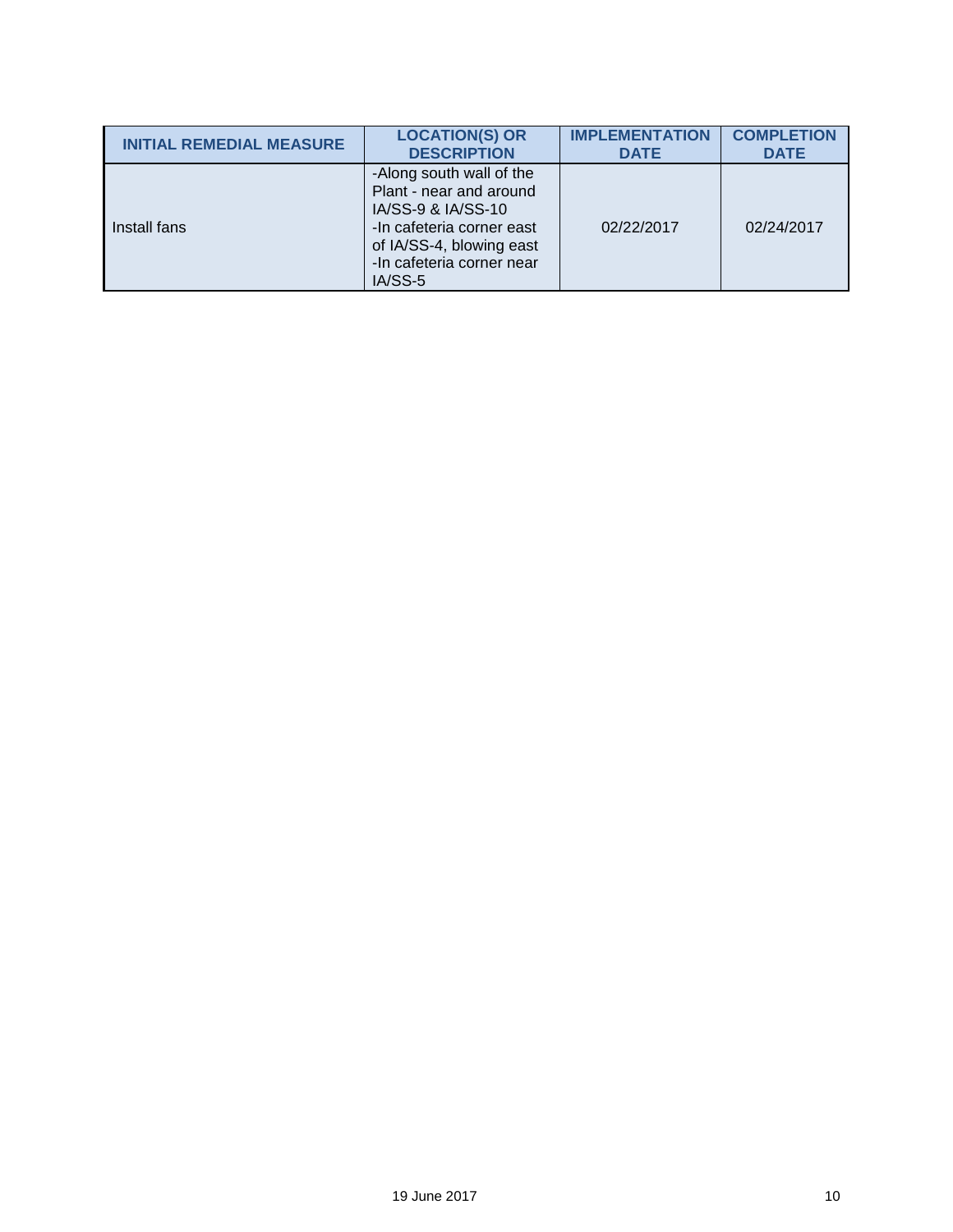# <span id="page-15-0"></span>**4.0 Ambient Air Extraction System ("AAES")**

As noted in the table in Section 3.0, in order to address immediate indoor air impacts, First Environment installed air scrubbers equipped with UV treatment units in the Plant's ATS and Training Rooms on February 13, 2017. After installation, First Environment assessed the performance of the scrubbers. Based on the February 15, 2017, February 23, 2017, and March 9, 2017 indoor air sampling events (discussed below), First Environment proposed the installation of an Ambient Air Extraction System ("AAES") as an additional IRM for indoor air impacts detected. The AAES creates a vacuum point at the end of a suction pipe in close proximity to the slab surface (floor) of the impacted rooms, thus capturing and venting CoC vapors. The ventilation of the air in those rooms is accomplished by an inline electrical fan (typical in radon mitigation systems) that vents air to the outside of the Plant.

Construction of the AAES commenced in the week of March 20, 2017 and system start-up occurred on March 23, 2017. The suction pipe consists of a four-inch diameter, schedule 40 PVC pipe. It runs from the ATS Room at the ceiling height, through the Maintenance Room, and exits to the outside of the Plant. The pipe exits the exterior wall of the Plant (horizontally) at a point above the Plant's lower roof line, and then turns 90 degrees (vertically) and vents several feet above the Plant's highest point. To assist in capturing and venting air from the rooms, a small duct-vent (approximately four inches in diameter) was constructed with PVC pipe (slab grade – above floor surface) between the ATS and Maintenance Rooms.

Photographs of the AAES, including at the Plant's roof line, are attached in Appendix F.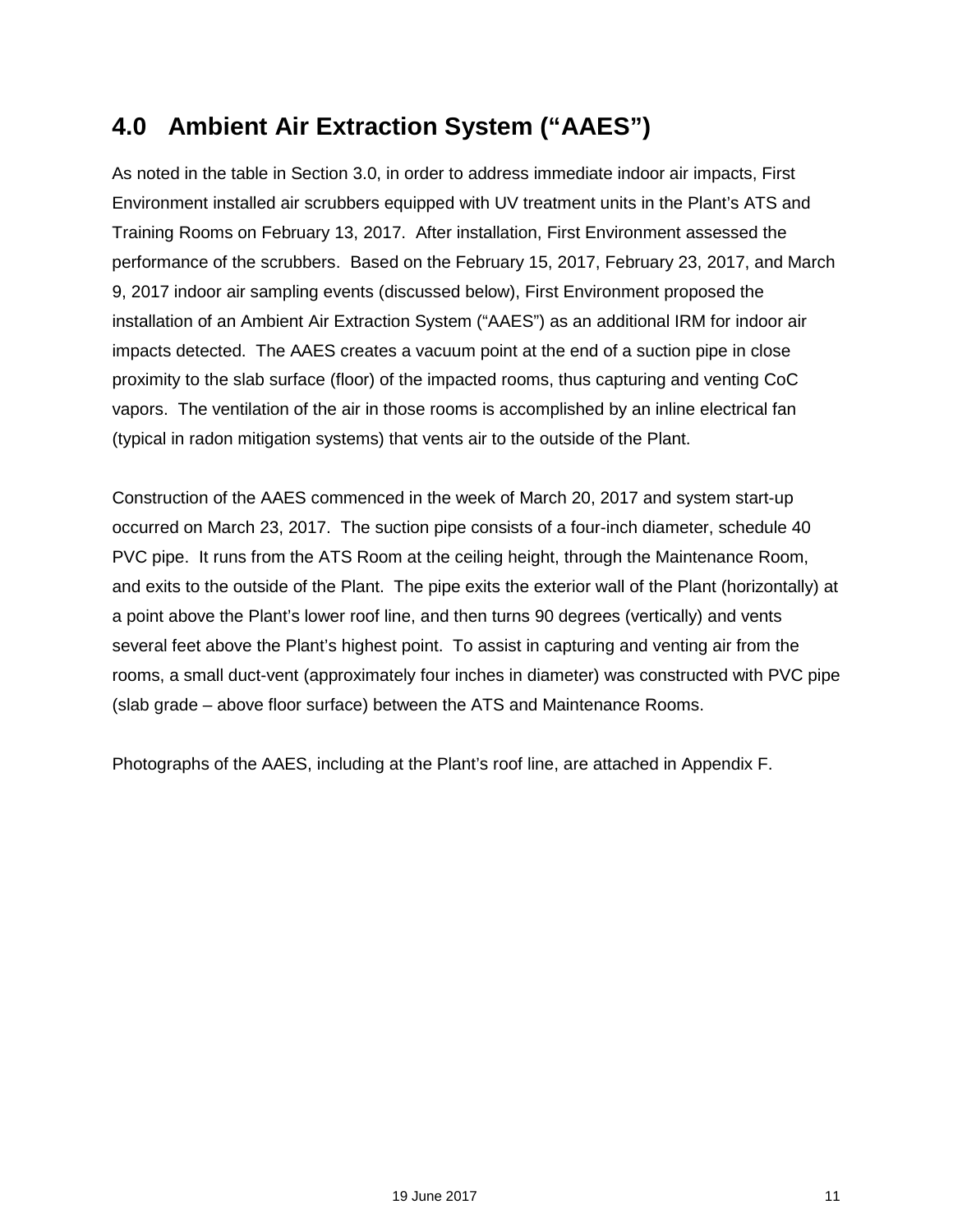# <span id="page-16-0"></span>**5.0 Sub-Slab Depressurization System ("SSDS")**

On March 8, 2017, First Environment submitted an Interim Sub-Slab Depressurization System ("SSDS") Installation Scope-of-Work ("SOW"). On March 15, 2017, the MDEQ approved the SOW. The Workplan and the MDEQ's approval letter are attached in Appendix G. Construction of the SSDS commenced the first week in April of 2017 and was completed on May 2, 2017, becoming fully operational on May 4, 2017. Photographs of the SSDS are attached in Appendix F.

## <span id="page-16-1"></span>**5.1 Objectives**

The design objective of the SSDS is to prevent soil gases from infiltrating into the central area of the Plant, where the highest concentrations of TCE and its degradation products were detected, at the former degreaser area. Even though remediation is not the design objective of the SSDS, the SSDS' ancillary effect will be to reduce the concentrations of the sub-slab vapors, as well as elevated vapor concentrations in the indoor air at the degreaser area. Specifically, by venting soil gases, the SSDS facilitates the removal of any contaminants, on a mass basis, from the subsurface media. Moreover, every volume of vented soil gas has to be replaced by an equal volume of air, resulting in an influx of oxygen into impacted areas, which may facilitate the aerobic biodegradation of contaminants.

## <span id="page-16-2"></span>**5.2 System Components**

The SSDS SOW provided for the installation of one extraction point ("EP") in the Maintenance Room (EP#1). That extraction point was not installed in that location. Instead, based on field observations and measurements and in consultation with MDEQ during a site visit to the Plant on March 27, 2017, First Environment modified the SSDS as follows: (1) relocation of EP#1 to the ATS Room; and (2) installation of a second extraction point (EP#2), located near column line G12, as depicted in Figure 7. First Environment implemented these modifications in May 2017. Historical documentation indicates the selected location of the EPs is in the vicinity of the Plant's former degreaser area.

The following summarizes the construction and operation of the SSDS. Figure 8 depicts features of the SSDS.

• Two (2) five-inch diameter EPs were advanced in the concrete slab by a coring machine. A proper seal was established around the EPs. Four-inch diameter PVC riser pipes were inserted into the EPs. The PVC riser pipes extend vertically to the Plant's ceiling. From the ceiling, the riser pipes are connected to a six-inch diameter manifold (trunk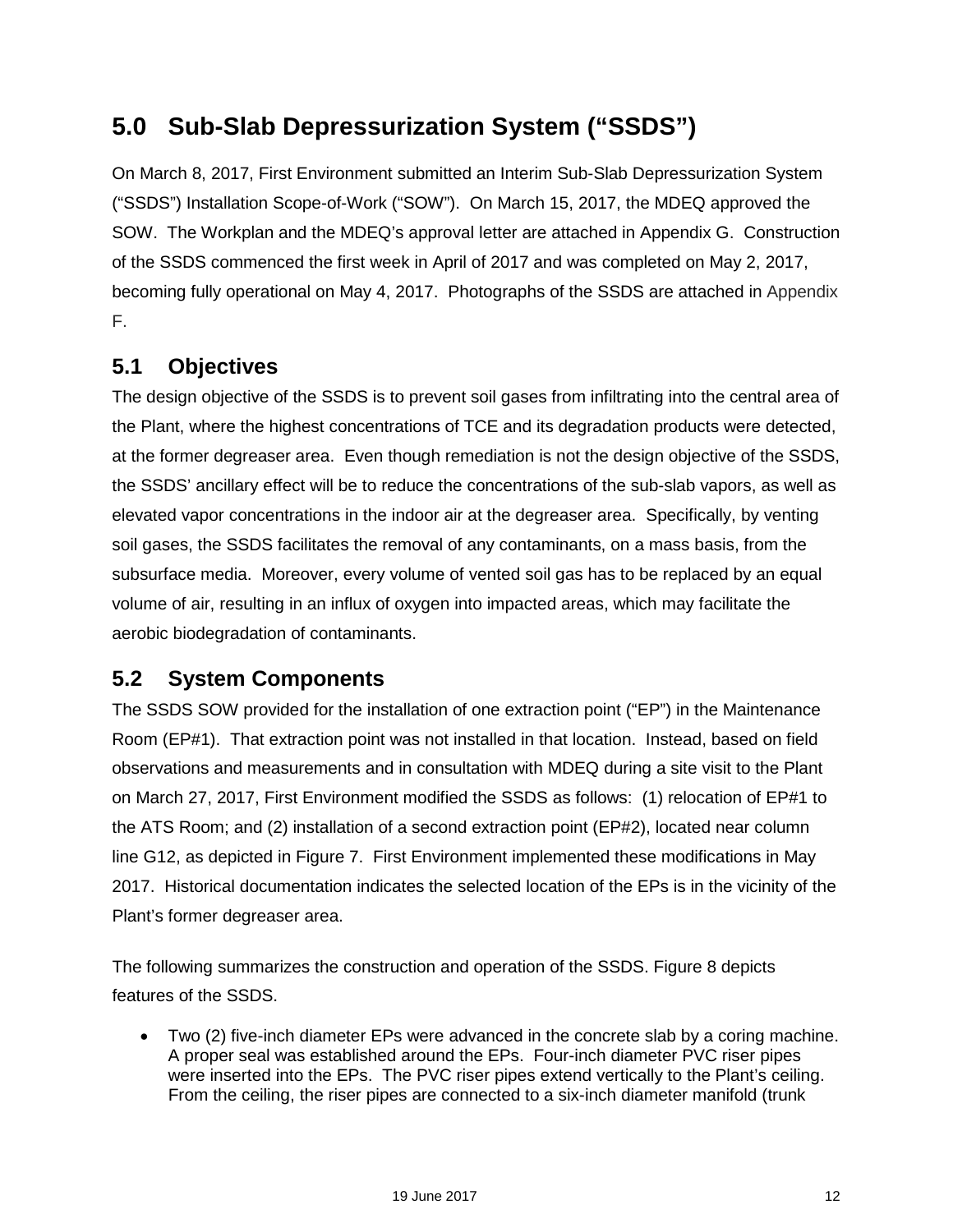line) that runs along the Plant's existing piping infrastructure where it exits out the Plant's exterior south wall into the SSDS blower enclosure.

- The suction lines are equipped with mitigation system alarms to alert when a lack of vacuum is detected. Signage was also constructed and placed adjacent to each of the alarm systems at each EP depicting contact information if the alarm is triggered.
- A 7.5-HP variable speed radial blower was installed in the blower enclosure and connected inline to the SSDS piping. The blower creates the vacuum for the system.
- An inline UV system box was constructed and placed in the blower enclosure, on the suction side of the blower. The UV box consists of two (2) UV units (supplied by Sanuvox) equipped with four (4) 18-inch UVV lamps (total of eight (8) lamps).
- A 10-inch diameter vent pipe was constructed on the discharge side of the blower that extends vertically out of the blower enclosure to the Plant's roof, venting the system. The effluent vent piping terminates approximately six-feet above the Plant's roof and is equipped with a vent cap.
- Sampling ports were installed in each of the riser pipes, the influent side of the UV box, and the discharge side of the blower. The ports were constructed to monitor the system's flow rate and extracted vapor concentrations.

## <span id="page-17-0"></span>**5.3 Performance**

On May 2-4, 2017, First Environment conducted communication tests to assess the induced vacuum underneath the slab at various locations. Sub-slab sampling points utilized in the January VI Investigation were re-drilled and utilized as observation points to determine the lateral extent of the vacuum (i.e., radius of influence ["ROI"]). Handheld magnehelic gauges were utilized to quantify the vacuum measurements at the observation points. Additional observation points were advanced to further evaluate the system's ROI. The location of the additional observation points was determined during the implementation of the communication tests. A representative from MDEQ was present during all communication tests of the system. The location of the sampling points and the results of the communication test are depicted in Figures 9 and 10. Based on the vacuum measurements, First Environment calculated the effective ROI of the SSDS to be approximately 50 feet, as depicted in the figure below.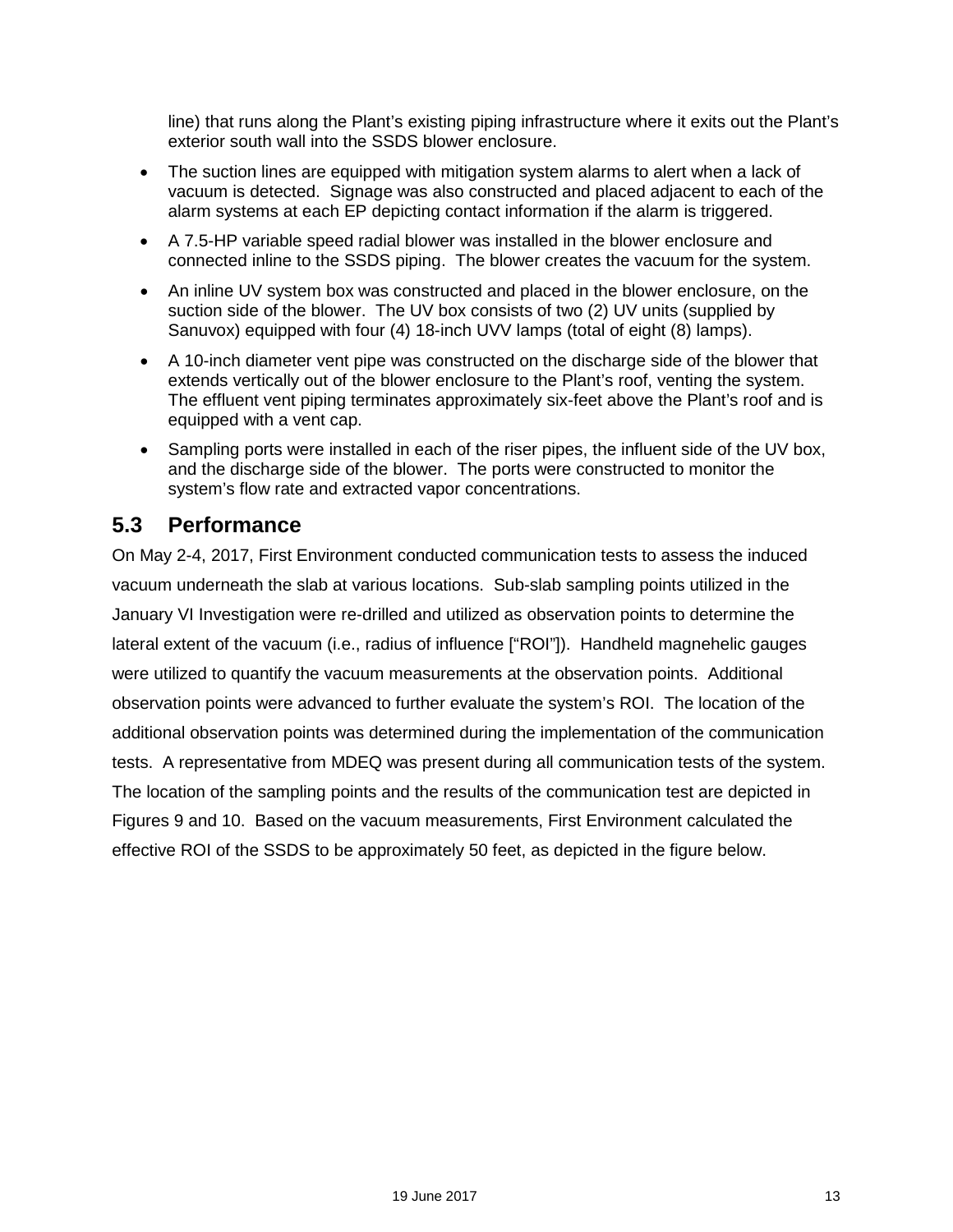#### SSDS RADIUS OF INFLUENCE CALCULATION **FORMER HOLLEY AUTOMOTIVE/ COLTEC INDUSTRIES FACILITY** WATER VALLEY, MISSISSIPPI



As of June 13, 2017, the discharge flow rate measured at the stack of the SSDS was about 300 cubic feet per minute ("cfm"). The effluent TCE concentration measured at the stack was 3,700  $\mu$ g/m<sup>3</sup> as of June 8, 2017. Based on these measurements, the discharge of TCE vapors to the atmosphere utilizing UV treatment would be approximately 36.4 pounds/year, which is equivalent to approximately 0.02 tons/year.

## <span id="page-18-0"></span>**5.4 Proposed Expansion of the SSDS**

A third extraction point (EP #3) is proposed to be installed adjacent to the sump area (depicted in Figure 11), which is located adjacent to the Maintenance Room. This location was selected based on continued evaluations of the SSDS, which includes the sump area and the Maintenance Room. The highest sub-slab sampling results, collected during the January VI Investigation event, were collected from this area. In addition, historical documentation indicates the proposed selected location of EP#3 is in the vicinity of former ASTs, TCE return lines, and the plant's former wastewater discharge location. EP#3 is located between the former degreaser locations. Evaluation of the sub-slab region in the sump area has indicated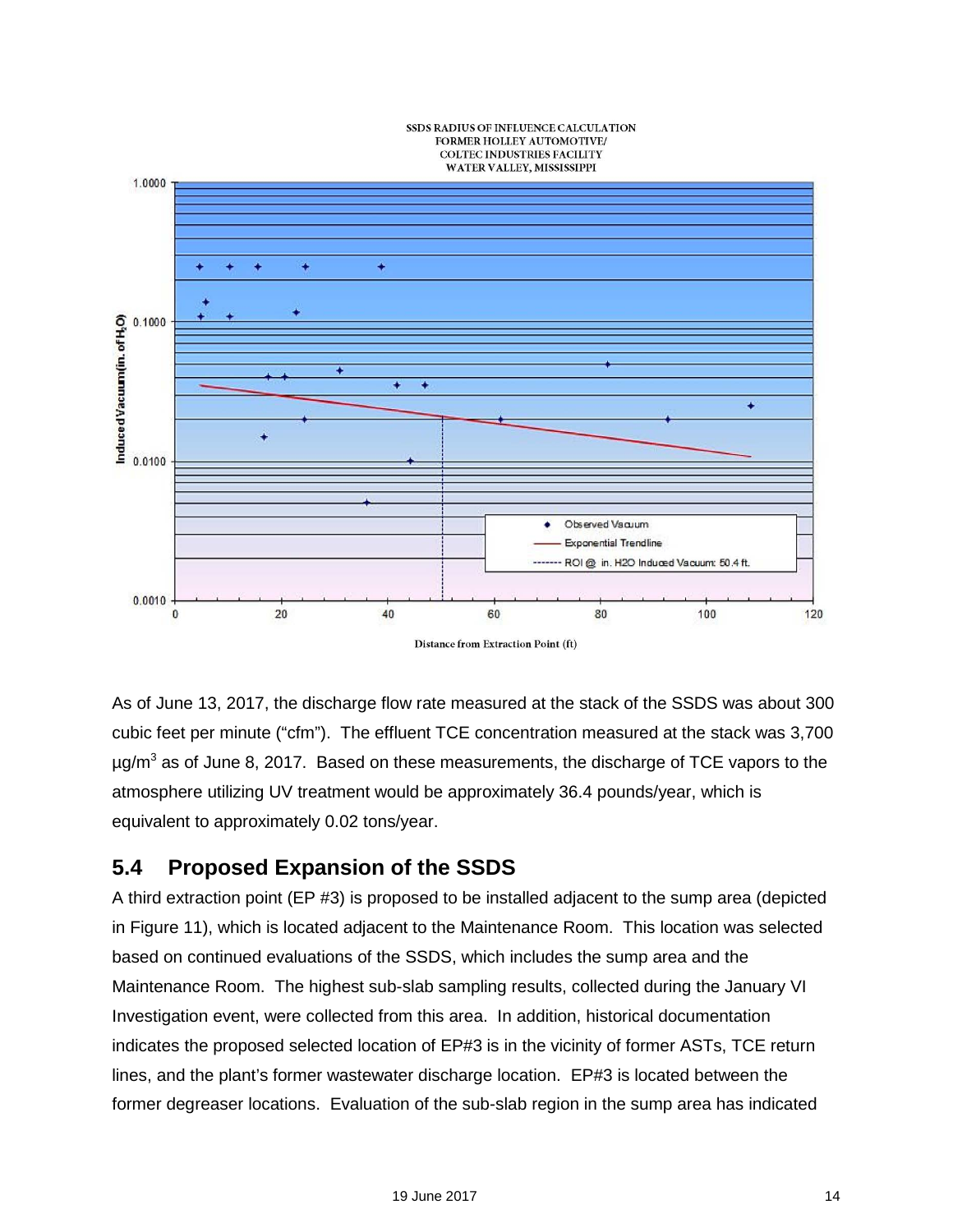high moisture readings and saturated conditions, likely as a result of the wash down operations at the sump. TCE has been detected in the sediments of the sump, as previously mentioned in this Report. Thus, based on the stated reasons and rationale, it is believed that this area is a continued VI source of elevated indoor air sampling results. The proposed installation of EP#3 will assist in addressing the saturated conditions of the sub-region by drying out the area and also capturing the sub-slab vapors.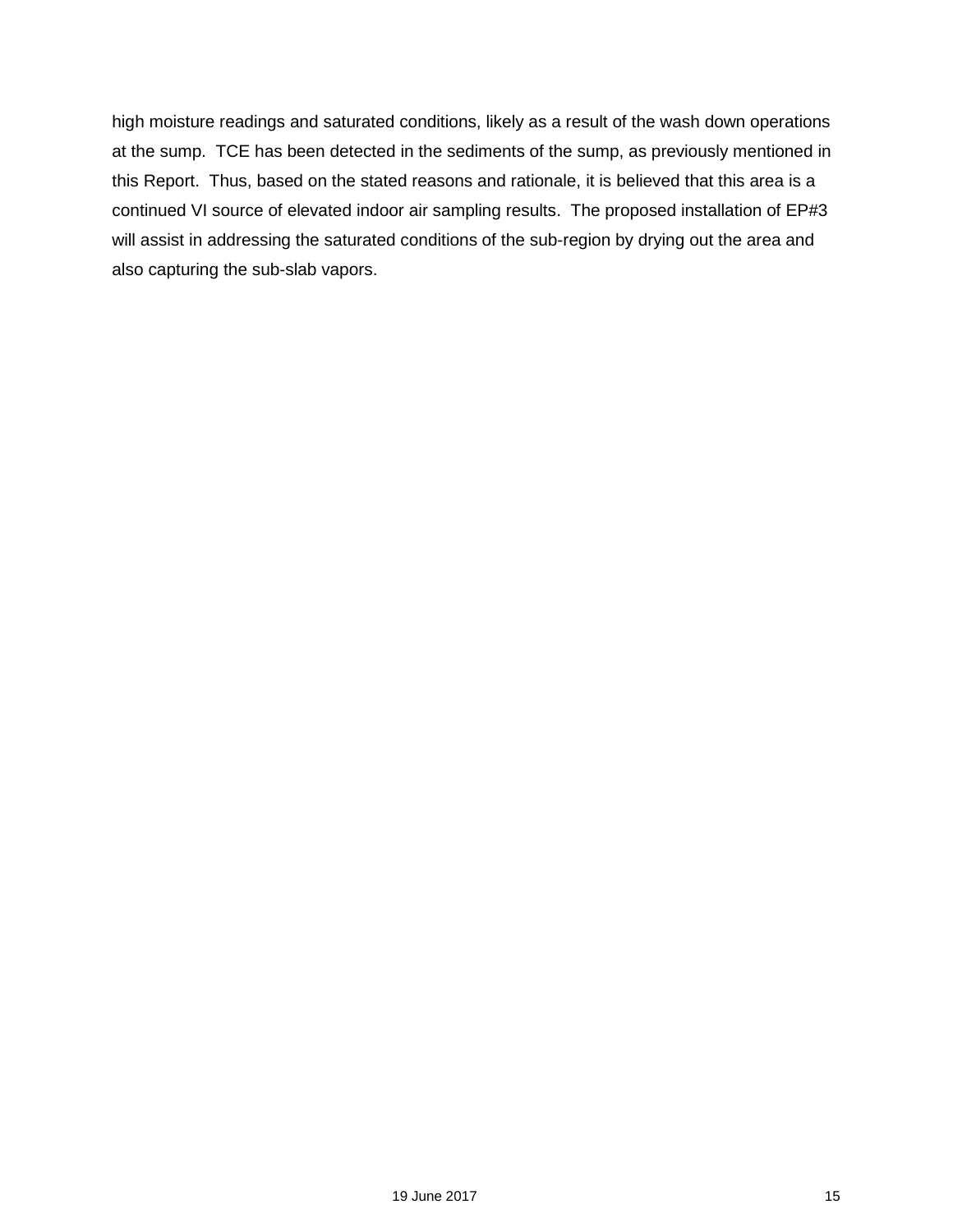## <span id="page-20-0"></span>**6.0 Indoor Air Monitoring - February through June 2017**

## <span id="page-20-1"></span>**6.1 Instrumentation**

First Environment collected indoor air samples by placing laboratory provided 6-liter capacity 24-hour Summa® canisters, equipped with flow regulators.

## <span id="page-20-2"></span>**6.2 Methodology**

First Environment collected the following indoor air samples:

- on February 15, 2017 three (3) indoor air samples;
- on February 23, 2017 four (4) indoor air samples;
- on March 9, 2017 four (4) indoor air samples;
- on March 26, 2017 four (4) indoor air samples;
- on April 26, 2017 eight (8) indoor air samples, and one (1) ambient air sample;
- on May 14, 2017 seven (7) indoor air samples, including at the two EPs;
- on May 25, 2017 fourteen (14) indoor air samples<sup>[3](#page-20-4)</sup>, and one (1) ambient air sample; and
- on June 7, 2017 twelve (12) indoor air samples<sup>[4](#page-20-5)</sup>, and one (1) ambient air sample.

The indoor air samples were taken at various locations within the Plant, including in the maintenance room, the ATS room, and the training room. First Environment shipped the canisters of all ambient and indoor air samples to ESC Lab Sciences for USEPA TO-15 analysis. Table 10 presents the vacuum measurements collected from the Summa® canisters before and after sampling events.

## <span id="page-20-3"></span>**6.3 Results**

Table 11 presents a comparison of all nine rounds of indoor air sampling results for TCE, cis-DCE, and VC, including the initial VI sampling conducted in January 2017. Tables 12 through 19 present all results of indoor air sampling conducted subsequent to initial VI investigation for TO-1[5](#page-20-6) analytes.<sup>5</sup> Figure 11 presents the June 7, 2017 sample locations and results for TCE.

<span id="page-20-4"></span> $3$  As noted in First Environment's June 8, 2017 letter to MDEQ, the results for sample "IA-SUMP" did not meet the project's data quality objectives for reproducibility due to an equipment error with the flow controller. Therefore, only the results for sample "IA-SUMP-DUP" are presented in the summary table.<br><sup>4</sup> Sample IA-17 was mislabeled "OA-17" in the laboratory report. It is correctly labeled as IA-17 in the

<span id="page-20-6"></span><span id="page-20-5"></span>summary table.  $5$  The first round of indoor air sampling in is labeled IA-1(1), IA-2(1); the second round, IA-1(2), IA-2(2); the third round, IA-1(3), IA-2(3), etc.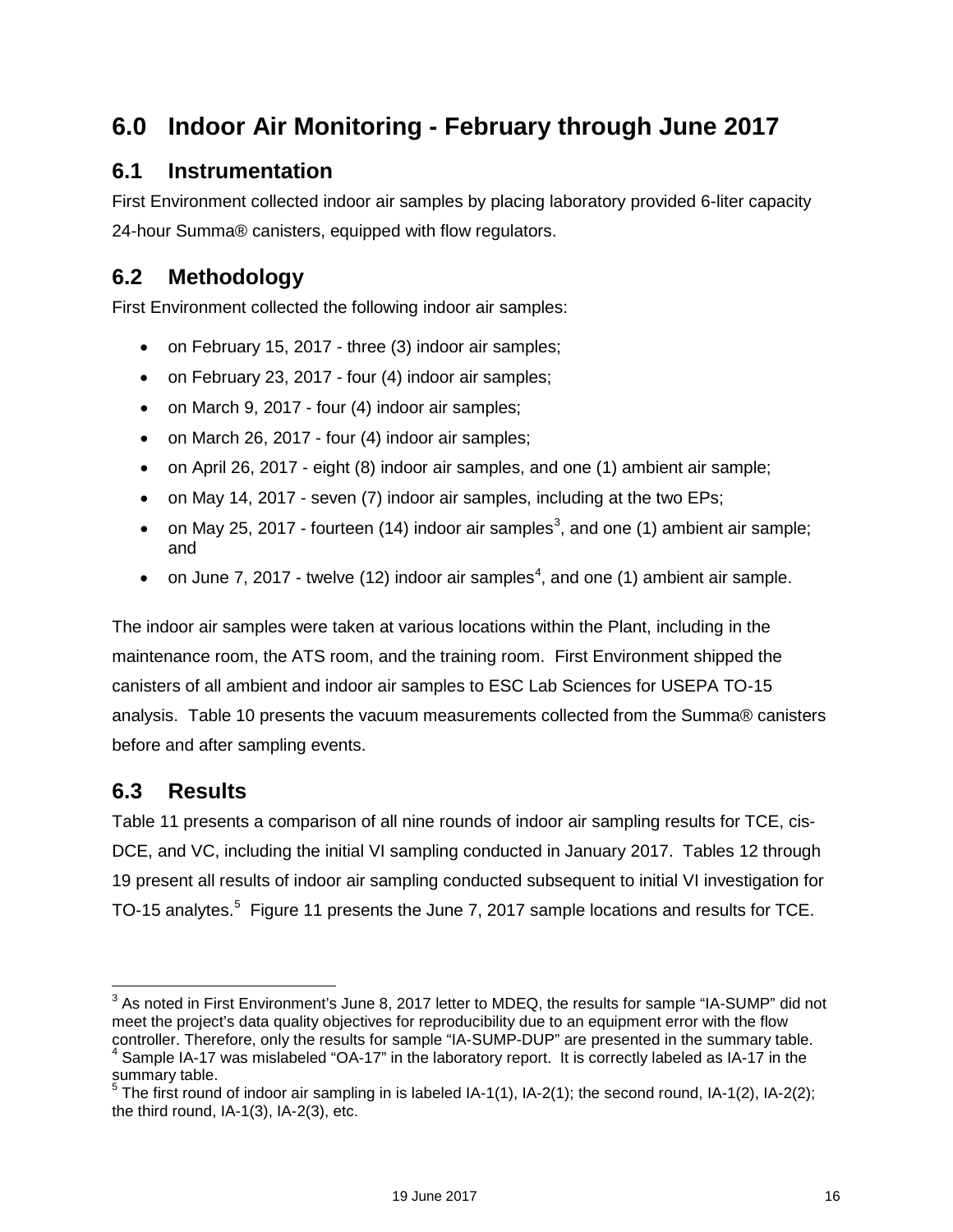First Environment analyzed the concentration history in the samples IA-1, IA-2, and IA-6 by linear regression. As shown in the following figures, there is a decreasing trend of TCE concentrations in those sampling locations (i.e., Maintenance Room, Training Room, and ATS Room).



#### **TCE Concentration History at IA-1**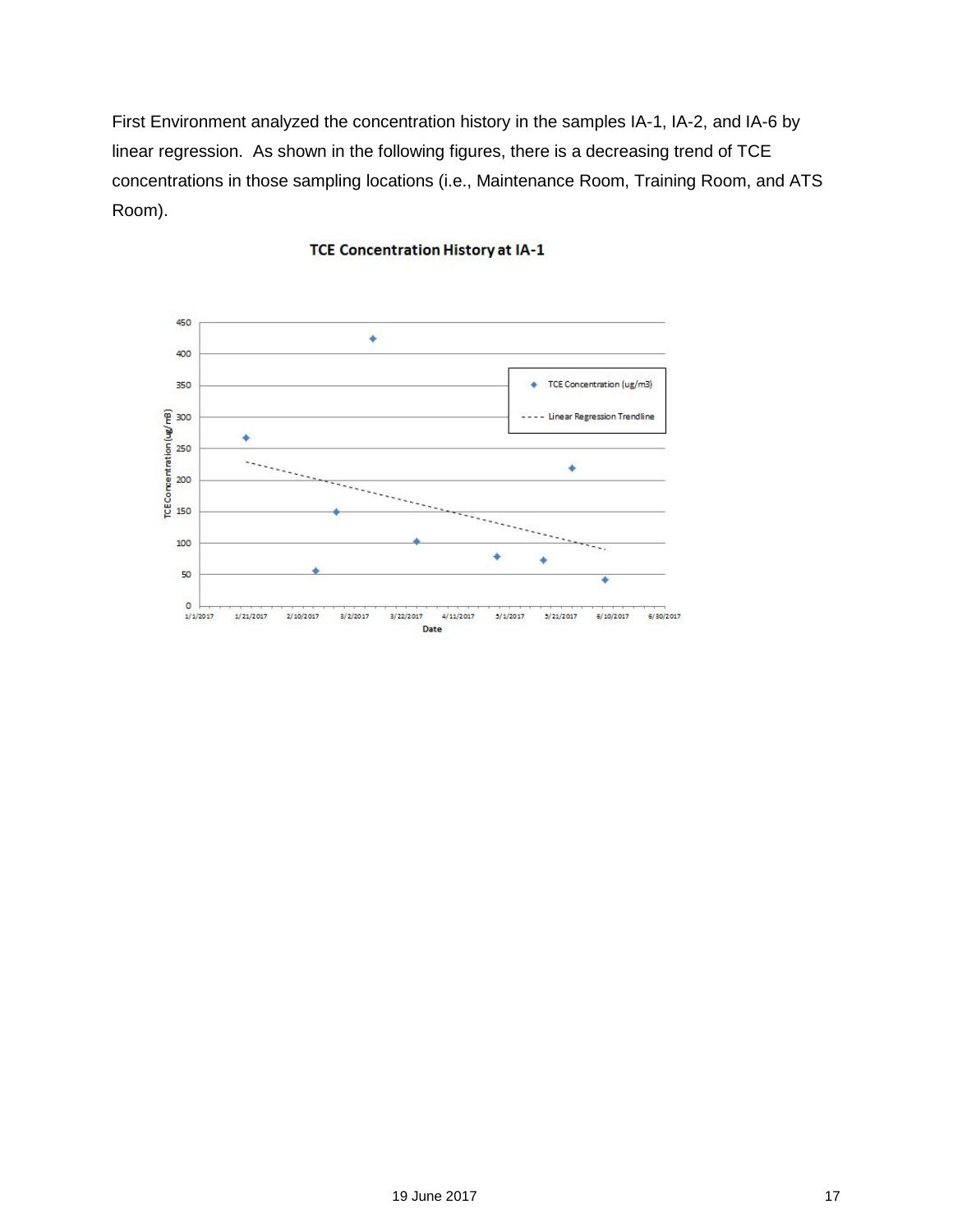



**TCE Concentration History at IA-6** 



The laboratory reports, including the Chain-of-Custody forms, are attached in Appendix D.